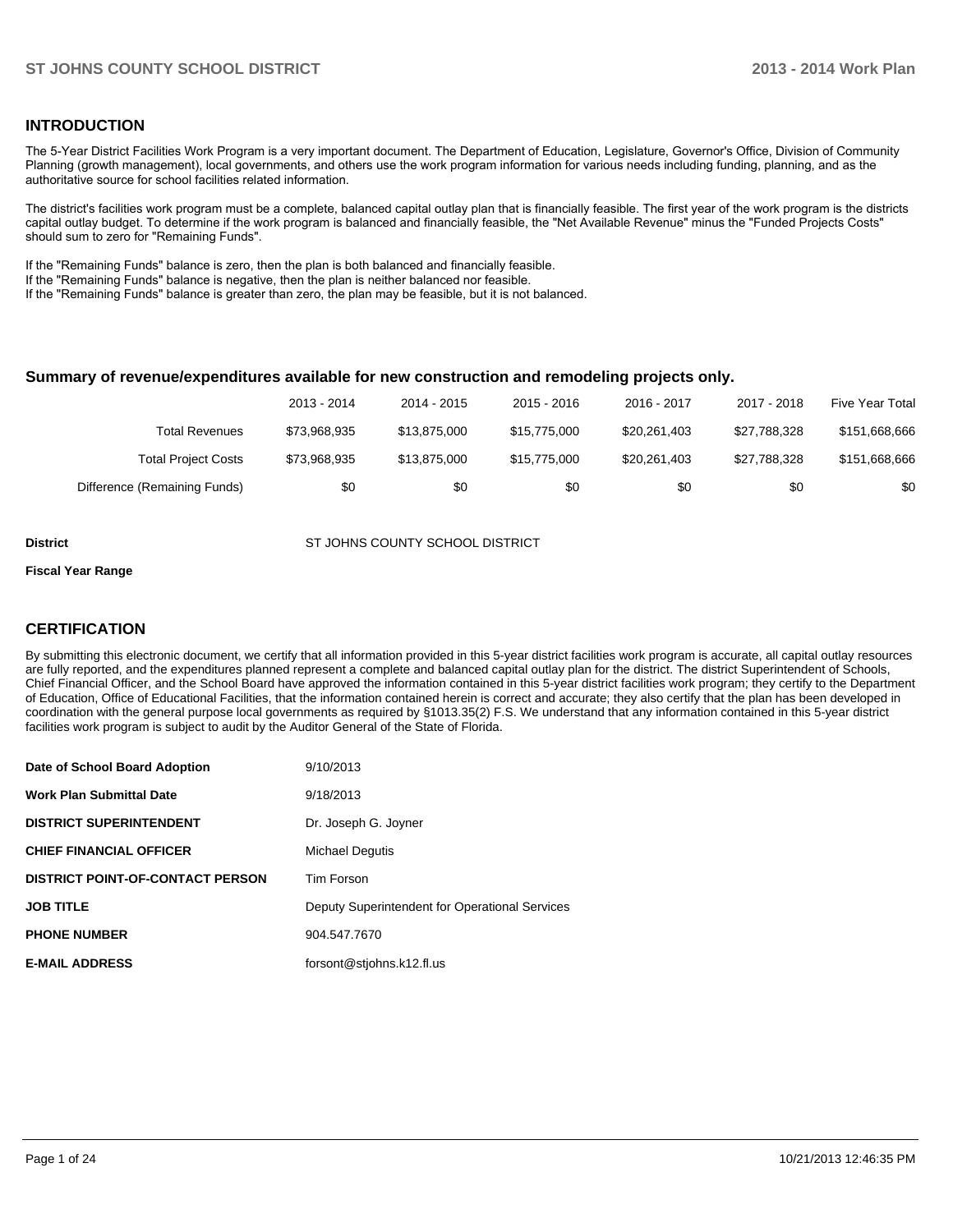# **Expenditures**

#### **Expenditure for Maintenance, Repair and Renovation from 1.50-Mills and PECO**

Annually, prior to the adoption of the district school budget, each school board must prepare a tentative district facilities work program that includes a schedule of major repair and renovation projects necessary to maintain the educational and ancillary facilities of the district.

| Item                                                                                                                                                                                                                                                                                                                                                                                                                                                                                                                                                                                                                                                                                                                                                                                                                                                                                                                                                                                                                                                                                            |                                                                                                                                                                                                                                                                                                                                                                                                                                                                                                                                                                                                                                                                                                                                                                                                                                                                                                                                                                                                                                                                                                                                                                                                    | 2013 - 2014<br><b>Actual Budget</b> | 2014 - 2015<br>Projected | $2015 - 2016$<br>Projected | 2016 - 2017<br>Projected | 2017 - 2018<br>Projected | <b>Total</b> |  |  |  |
|-------------------------------------------------------------------------------------------------------------------------------------------------------------------------------------------------------------------------------------------------------------------------------------------------------------------------------------------------------------------------------------------------------------------------------------------------------------------------------------------------------------------------------------------------------------------------------------------------------------------------------------------------------------------------------------------------------------------------------------------------------------------------------------------------------------------------------------------------------------------------------------------------------------------------------------------------------------------------------------------------------------------------------------------------------------------------------------------------|----------------------------------------------------------------------------------------------------------------------------------------------------------------------------------------------------------------------------------------------------------------------------------------------------------------------------------------------------------------------------------------------------------------------------------------------------------------------------------------------------------------------------------------------------------------------------------------------------------------------------------------------------------------------------------------------------------------------------------------------------------------------------------------------------------------------------------------------------------------------------------------------------------------------------------------------------------------------------------------------------------------------------------------------------------------------------------------------------------------------------------------------------------------------------------------------------|-------------------------------------|--------------------------|----------------------------|--------------------------|--------------------------|--------------|--|--|--|
| <b>HVAC</b>                                                                                                                                                                                                                                                                                                                                                                                                                                                                                                                                                                                                                                                                                                                                                                                                                                                                                                                                                                                                                                                                                     |                                                                                                                                                                                                                                                                                                                                                                                                                                                                                                                                                                                                                                                                                                                                                                                                                                                                                                                                                                                                                                                                                                                                                                                                    | \$1,520,000                         | \$415,000                | \$300,000                  | \$355,000                | \$460,000                | \$3,050,000  |  |  |  |
| Locations:                                                                                                                                                                                                                                                                                                                                                                                                                                                                                                                                                                                                                                                                                                                                                                                                                                                                                                                                                                                                                                                                                      | ADMINISTRATIVE COMPLEX, ALICE B LANDRUM MIDDLE, ALLEN D NEASE SENIOR HIGH, BARTRAM TRAIL SENIOR HIGH, BUS<br>SERVICE GARAGE & WAREHOUSE, Creekside High School, CROOKSHANK ELEMENTARY, CUNNINGHAM CREEK ELEMENTARY,<br>DURBIN CREEK ELEMENTARY, EVELYN HAMBLEN EDUCATION CENTER, FIRST COAST TECHNICAL INSTITUTE, FRUIT COVE<br>MIDDLE, Fullerwood Center, GAMBLE ROGERS MIDDLE, HICKORY CREEK ELEMENTARY, JULINGTON CREEK ELEMENTARY,<br>KETTERLINUS ELEMENTARY, Liberty Plnes Academy, MAINTENANCE/PURCHASING/WAREHOUSE, MARJORIE KINNAN RAWLINGS<br>ELEMENTARY, MILL CREEK ELEMENTARY, MURRAY MIDDLE, NEASE BUS GARAGE, OCEAN PALMS ELEMENTARY, OSCEOLA<br>ELEMENTARY, OTIS A MASON ELEMENTARY, Pacetti Bay Middle School, Palencia Elementary School, PEDRO MENENDEZ SENIOR<br>HIGH, Ponte Vedra High School, PONTE VEDRA-PALM VALLEY ELEMENTARY, R B HUNT ELEMENTARY, SAINT AUGUSTINE SENIOR<br>HIGH, SEBASTIAN MIDDLE, SOUTH WOODS ELEMENTARY, SWITZERLAND POINT MIDDLE, TIMBERLIN CREEK ELEMENTARY, W<br>DOUGLAS HARTLEY ELEMENTARY, Wards Creek Elementary, WEBSTER ELEMENTARY, YATES ADMINISTRATIVE ANNEX<br>\$535,000<br>\$715,000<br>\$500,000<br>\$485,000<br>\$765,000<br>\$3,000,000 |                                     |                          |                            |                          |                          |              |  |  |  |
| Flooring                                                                                                                                                                                                                                                                                                                                                                                                                                                                                                                                                                                                                                                                                                                                                                                                                                                                                                                                                                                                                                                                                        |                                                                                                                                                                                                                                                                                                                                                                                                                                                                                                                                                                                                                                                                                                                                                                                                                                                                                                                                                                                                                                                                                                                                                                                                    |                                     |                          |                            |                          |                          |              |  |  |  |
| Locations:                                                                                                                                                                                                                                                                                                                                                                                                                                                                                                                                                                                                                                                                                                                                                                                                                                                                                                                                                                                                                                                                                      | ADMINISTRATIVE COMPLEX, ALICE B LANDRUM MIDDLE, ALLEN D NEASE SENIOR HIGH, BARTRAM TRAIL SENIOR HIGH, BUS<br>SERVICE GARAGE & WAREHOUSE, Creekside High School, CROOKSHANK ELEMENTARY, CUNNINGHAM CREEK ELEMENTARY,<br>DURBIN CREEK ELEMENTARY, EVELYN HAMBLEN EDUCATION CENTER, FIRST COAST TECHNICAL INSTITUTE, FRUIT COVE<br>MIDDLE, Fullerwood Center, GAMBLE ROGERS MIDDLE, HICKORY CREEK ELEMENTARY, JULINGTON CREEK ELEMENTARY,<br>KETTERLINUS ELEMENTARY, Liberty PInes Academy, MAINTENANCE/PURCHASING/WAREHOUSE, MARJORIE KINNAN RAWLINGS<br>ELEMENTARY, MILL CREEK ELEMENTARY, MURRAY MIDDLE, NEASE BUS GARAGE, OCEAN PALMS ELEMENTARY, OSCEOLA<br>ELEMENTARY, OTIS A MASON ELEMENTARY, Pacetti Bay Middle School, Palencia Elementary School, PEDRO MENENDEZ SENIOR<br>HIGH, Ponte Vedra High School, PONTE VEDRA-PALM VALLEY ELEMENTARY, R B HUNT ELEMENTARY, SAINT AUGUSTINE SENIOR<br>HIGH, SEBASTIAN MIDDLE, SOUTH WOODS ELEMENTARY, SWITZERLAND POINT MIDDLE, TIMBERLIN CREEK ELEMENTARY, W<br>DOUGLAS HARTLEY ELEMENTARY, Wards Creek Elementary, WEBSTER ELEMENTARY, YATES ADMINISTRATIVE ANNEX                                                                                 |                                     |                          |                            |                          |                          |              |  |  |  |
| Roofing                                                                                                                                                                                                                                                                                                                                                                                                                                                                                                                                                                                                                                                                                                                                                                                                                                                                                                                                                                                                                                                                                         |                                                                                                                                                                                                                                                                                                                                                                                                                                                                                                                                                                                                                                                                                                                                                                                                                                                                                                                                                                                                                                                                                                                                                                                                    | \$342,000                           | \$0                      | \$0                        | \$0                      | \$0                      | \$342,000    |  |  |  |
| Locations: EVELYN HAMBLEN EDUCATION CENTER, WEBSTER ELEMENTARY                                                                                                                                                                                                                                                                                                                                                                                                                                                                                                                                                                                                                                                                                                                                                                                                                                                                                                                                                                                                                                  |                                                                                                                                                                                                                                                                                                                                                                                                                                                                                                                                                                                                                                                                                                                                                                                                                                                                                                                                                                                                                                                                                                                                                                                                    |                                     |                          |                            |                          |                          |              |  |  |  |
| Safety to Life                                                                                                                                                                                                                                                                                                                                                                                                                                                                                                                                                                                                                                                                                                                                                                                                                                                                                                                                                                                                                                                                                  |                                                                                                                                                                                                                                                                                                                                                                                                                                                                                                                                                                                                                                                                                                                                                                                                                                                                                                                                                                                                                                                                                                                                                                                                    | \$333,900                           | \$250.000                | \$250.000                  | \$250,000                | \$250,000                | \$1.333.900  |  |  |  |
| Locations:<br>ADMINISTRATIVE COMPLEX, ALICE B LANDRUM MIDDLE, ALLEN D NEASE SENIOR HIGH, BARTRAM TRAIL SENIOR HIGH, BUS<br>SERVICE GARAGE & WAREHOUSE, Creekside High School, CROOKSHANK ELEMENTARY, CUNNINGHAM CREEK ELEMENTARY,<br>DURBIN CREEK ELEMENTARY, EVELYN HAMBLEN EDUCATION CENTER, FRUIT COVE MIDDLE, Fullerwood Center, GAMBLE ROGERS<br>MIDDLE, HICKORY CREEK ELEMENTARY, JULINGTON CREEK ELEMENTARY, KETTERLINUS ELEMENTARY, Liberty PInes Academy,<br>MAINTENANCE/PURCHASING/WAREHOUSE, MARJORIE KINNAN RAWLINGS ELEMENTARY, MILL CREEK ELEMENTARY, MURRAY<br>MIDDLE, NEASE BUS GARAGE, OCEAN PALMS ELEMENTARY, OSCEOLA ELEMENTARY, OTIS A MASON ELEMENTARY, Pacetti Bay<br>Middle School, Palencia Elementary School, PEDRO MENENDEZ SENIOR HIGH, Ponte Vedra High School, PONTE VEDRA-PALM VALLEY<br>ELEMENTARY, R B HUNT ELEMENTARY, SAINT AUGUSTINE SENIOR HIGH, SEBASTIAN MIDDLE, SOUTH WOODS ELEMENTARY,<br>SWITZERLAND POINT MIDDLE, TIMBERLIN CREEK ELEMENTARY, W DOUGLAS HARTLEY ELEMENTARY, Wards Creek Elementary,<br>WEBSTER ELEMENTARY, YATES ADMINISTRATIVE ANNEX |                                                                                                                                                                                                                                                                                                                                                                                                                                                                                                                                                                                                                                                                                                                                                                                                                                                                                                                                                                                                                                                                                                                                                                                                    |                                     |                          |                            |                          |                          |              |  |  |  |
| Fencing                                                                                                                                                                                                                                                                                                                                                                                                                                                                                                                                                                                                                                                                                                                                                                                                                                                                                                                                                                                                                                                                                         |                                                                                                                                                                                                                                                                                                                                                                                                                                                                                                                                                                                                                                                                                                                                                                                                                                                                                                                                                                                                                                                                                                                                                                                                    | \$41,000                            | \$0                      | \$0                        | \$0                      | \$0                      | \$41,000     |  |  |  |
| Locations: BARTRAM TRAIL SENIOR HIGH, CROOKSHANK ELEMENTARY                                                                                                                                                                                                                                                                                                                                                                                                                                                                                                                                                                                                                                                                                                                                                                                                                                                                                                                                                                                                                                     |                                                                                                                                                                                                                                                                                                                                                                                                                                                                                                                                                                                                                                                                                                                                                                                                                                                                                                                                                                                                                                                                                                                                                                                                    |                                     |                          |                            |                          |                          |              |  |  |  |
| Parking                                                                                                                                                                                                                                                                                                                                                                                                                                                                                                                                                                                                                                                                                                                                                                                                                                                                                                                                                                                                                                                                                         |                                                                                                                                                                                                                                                                                                                                                                                                                                                                                                                                                                                                                                                                                                                                                                                                                                                                                                                                                                                                                                                                                                                                                                                                    | \$334,000                           | \$320,000                | \$370,000                  | \$330,000                | \$250,000                | \$1,604,000  |  |  |  |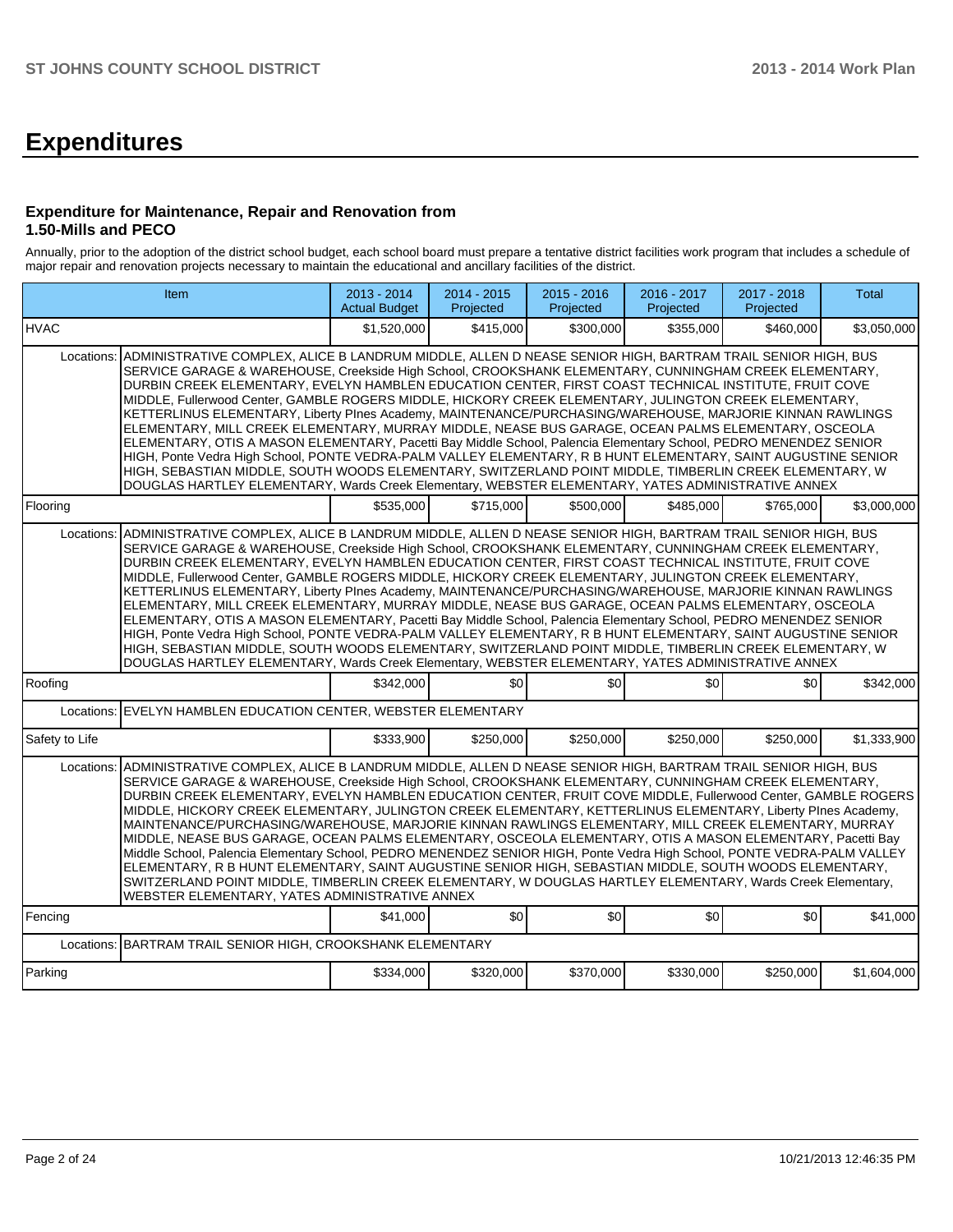| Electrical<br>Locations:<br>Fire Alarm<br>Locations:<br>Telephone/Intercom System<br><b>Closed Circuit Television</b> | ALICE B LANDRUM MIDDLE, ALLEN D NEASE SENIOR HIGH, BARTRAM TRAIL SENIOR HIGH, Creekside High School, CUNNINGHAM<br>CREEK ELEMENTARY, FRUIT COVE MIDDLE, KETTERLINUS ELEMENTARY, MILL CREEK ELEMENTARY, MURRAY MIDDLE, OSCEOLA<br>ELEMENTARY, Pacetti Bay Middle School, Ponte Vedra High School<br>FRUIT COVE MIDDLE, OTIS A MASON ELEMENTARY, SWITZERLAND POINT MIDDLE                                                                                                                                                                                                                                                                                                                                                                                                                                                                                                                                      | \$252,000<br>\$45,000 | \$0<br>\$0                 | \$0 <br>\$0 | \$0<br>\$0  | \$0                                                                                                                                                                                                                          | \$252,000    |  |  |  |
|-----------------------------------------------------------------------------------------------------------------------|--------------------------------------------------------------------------------------------------------------------------------------------------------------------------------------------------------------------------------------------------------------------------------------------------------------------------------------------------------------------------------------------------------------------------------------------------------------------------------------------------------------------------------------------------------------------------------------------------------------------------------------------------------------------------------------------------------------------------------------------------------------------------------------------------------------------------------------------------------------------------------------------------------------|-----------------------|----------------------------|-------------|-------------|------------------------------------------------------------------------------------------------------------------------------------------------------------------------------------------------------------------------------|--------------|--|--|--|
|                                                                                                                       |                                                                                                                                                                                                                                                                                                                                                                                                                                                                                                                                                                                                                                                                                                                                                                                                                                                                                                              |                       |                            |             |             |                                                                                                                                                                                                                              |              |  |  |  |
|                                                                                                                       |                                                                                                                                                                                                                                                                                                                                                                                                                                                                                                                                                                                                                                                                                                                                                                                                                                                                                                              |                       |                            |             |             |                                                                                                                                                                                                                              |              |  |  |  |
|                                                                                                                       |                                                                                                                                                                                                                                                                                                                                                                                                                                                                                                                                                                                                                                                                                                                                                                                                                                                                                                              |                       |                            |             |             | \$0                                                                                                                                                                                                                          | \$45,000     |  |  |  |
|                                                                                                                       |                                                                                                                                                                                                                                                                                                                                                                                                                                                                                                                                                                                                                                                                                                                                                                                                                                                                                                              |                       |                            |             |             |                                                                                                                                                                                                                              |              |  |  |  |
|                                                                                                                       |                                                                                                                                                                                                                                                                                                                                                                                                                                                                                                                                                                                                                                                                                                                                                                                                                                                                                                              | \$20,000              | \$0                        | \$0         | \$0         | \$0                                                                                                                                                                                                                          | \$20,000     |  |  |  |
|                                                                                                                       | Locations: PEDRO MENENDEZ SENIOR HIGH, SWITZERLAND POINT MIDDLE                                                                                                                                                                                                                                                                                                                                                                                                                                                                                                                                                                                                                                                                                                                                                                                                                                              |                       |                            |             |             |                                                                                                                                                                                                                              |              |  |  |  |
|                                                                                                                       |                                                                                                                                                                                                                                                                                                                                                                                                                                                                                                                                                                                                                                                                                                                                                                                                                                                                                                              | \$0                   | \$0                        | 30          | \$0         | \$0                                                                                                                                                                                                                          | \$0          |  |  |  |
| Locations: No Locations for this expenditure.                                                                         |                                                                                                                                                                                                                                                                                                                                                                                                                                                                                                                                                                                                                                                                                                                                                                                                                                                                                                              |                       |                            |             |             |                                                                                                                                                                                                                              |              |  |  |  |
| Paint                                                                                                                 |                                                                                                                                                                                                                                                                                                                                                                                                                                                                                                                                                                                                                                                                                                                                                                                                                                                                                                              | \$0                   | \$0                        | \$0         | \$0         | \$0                                                                                                                                                                                                                          | \$0          |  |  |  |
|                                                                                                                       | Locations: No Locations for this expenditure.                                                                                                                                                                                                                                                                                                                                                                                                                                                                                                                                                                                                                                                                                                                                                                                                                                                                |                       |                            |             |             |                                                                                                                                                                                                                              |              |  |  |  |
| Maintenance/Repair                                                                                                    |                                                                                                                                                                                                                                                                                                                                                                                                                                                                                                                                                                                                                                                                                                                                                                                                                                                                                                              | \$3,135,444           | \$3,302,000                | \$3,500,000 | \$3,696,000 | \$3,541,000                                                                                                                                                                                                                  | \$17,174,444 |  |  |  |
|                                                                                                                       | Locations: ADMINISTRATIVE COMPLEX, ALICE B LANDRUM MIDDLE, ALLEN D NEASE SENIOR HIGH, BARTRAM TRAIL SENIOR HIGH, BUS<br>SERVICE GARAGE & WAREHOUSE, Creekside High School, CROOKSHANK ELEMENTARY, CUNNINGHAM CREEK ELEMENTARY,<br>DURBIN CREEK ELEMENTARY, EVELYN HAMBLEN EDUCATION CENTER, FIRST COAST TECHNICAL INSTITUTE, FRUIT COVE<br>MIDDLE, Fullerwood Center, GAMBLE ROGERS MIDDLE, HICKORY CREEK ELEMENTARY, JULINGTON CREEK ELEMENTARY,<br>KETTERLINUS ELEMENTARY, Liberty PInes Academy, MAINTENANCE/PURCHASING/WAREHOUSE, MARJORIE KINNAN RAWLINGS<br>ELEMENTARY, MILL CREEK ELEMENTARY, MURRAY MIDDLE, NEASE BUS GARAGE, OCEAN PALMS ELEMENTARY, OSCEOLA<br>ELEMENTARY, OTIS A MASON ELEMENTARY, Pacetti Bay Middle School, Palencia Elementary School, PEDRO MENENDEZ SENIOR<br>HIGH, Ponte Vedra High School, PONTE VEDRA-PALM VALLEY ELEMENTARY, R B HUNT ELEMENTARY, SAINT AUGUSTINE SENIOR |                       | \$6,558,344<br>\$5,002,000 | \$4,920,000 | \$5,116,000 | HIGH, SEBASTIAN MIDDLE, SOUTH WOODS ELEMENTARY, SWITZERLAND POINT MIDDLE, TIMBERLIN CREEK ELEMENTARY, W<br>DOUGLAS HARTLEY ELEMENTARY, Wards Creek Elementary, WEBSTER ELEMENTARY, YATES ADMINISTRATIVE ANNEX<br>\$5,266,000 | \$26,862,344 |  |  |  |

| <b>IPECO Maintenance Expenditures</b> | \$6,000,000 | \$0         | \$32,216    | \$100,961   | \$242.014   | \$6,375,191  |
|---------------------------------------|-------------|-------------|-------------|-------------|-------------|--------------|
| I.50 Mill Sub Total: I                | \$1,375,344 | \$5,687,000 | \$5,582,784 | \$5,710,039 | \$5,718,986 | \$24,074,153 |

| Other Items                                                                                                                                                                                                                                                                                                                                                                                                                                                                                                                                                                                                                                                                                                                                                                                                                                                                                                                                                                                                                                                                                                                  | $2013 - 2014$<br><b>Actual Budget</b> | $2014 - 2015$<br>Projected | $2015 - 2016$<br>Projected | $2016 - 2017$<br>Projected | $2017 - 2018$<br>Projected | Total     |
|------------------------------------------------------------------------------------------------------------------------------------------------------------------------------------------------------------------------------------------------------------------------------------------------------------------------------------------------------------------------------------------------------------------------------------------------------------------------------------------------------------------------------------------------------------------------------------------------------------------------------------------------------------------------------------------------------------------------------------------------------------------------------------------------------------------------------------------------------------------------------------------------------------------------------------------------------------------------------------------------------------------------------------------------------------------------------------------------------------------------------|---------------------------------------|----------------------------|----------------------------|----------------------------|----------------------------|-----------|
| Wetland Mont & Imp TBD                                                                                                                                                                                                                                                                                                                                                                                                                                                                                                                                                                                                                                                                                                                                                                                                                                                                                                                                                                                                                                                                                                       | \$25,000                              | \$25.000                   | \$25,000                   | \$25,000                   | \$25,000                   | \$125,000 |
| Locations ADMINISTRATIVE COMPLEX, ALICE B LANDRUM MIDDLE, ALLEN D NEASE SENIOR HIGH, BARTRAM TRAIL SENIOR HIGH, BUS<br>SERVICE GARAGE & WAREHOUSE, Creekside High School, CROOKSHANK ELEMENTARY, CUNNINGHAM CREEK ELEMENTARY,<br>DURBIN CREEK ELEMENTARY, EVELYN HAMBLEN EDUCATION CENTER, FIRST COAST TECHNICAL INSTITUTE, FRUIT COVE<br>MIDDLE, Fullerwood Center, GAMBLE ROGERS MIDDLE, HICKORY CREEK ELEMENTARY, JULINGTON CREEK ELEMENTARY,<br>KETTERLINUS ELEMENTARY, Liberty PInes Academy, MAINTENANCE/PURCHASING/WAREHOUSE, MARJORIE KINNAN RAWLINGS<br>ELEMENTARY, MILL CREEK ELEMENTARY, MURRAY MIDDLE, NEASE BUS GARAGE, OCEAN PALMS ELEMENTARY, OSCEOLA<br>ELEMENTARY, OTIS A MASON ELEMENTARY, Pacetti Bay Middle School, Palencia Elementary School, PEDRO MENENDEZ SENIOR<br>HIGH, Ponte Vedra High School, PONTE VEDRA-PALM VALLEY ELEMENTARY, R B HUNT ELEMENTARY, SAINT AUGUSTINE SENIOR<br>HIGH, SEBASTIAN MIDDLE, SOUTH WOODS ELEMENTARY, SWITZERLAND POINT MIDDLE, TIMBERLIN CREEK ELEMENTARY, W<br>DOUGLAS HARTLEY ELEMENTARY, Wards Creek Elementary, WEBSTER ELEMENTARY, YATES ADMINISTRATIVE ANNEX |                                       |                            |                            |                            |                            |           |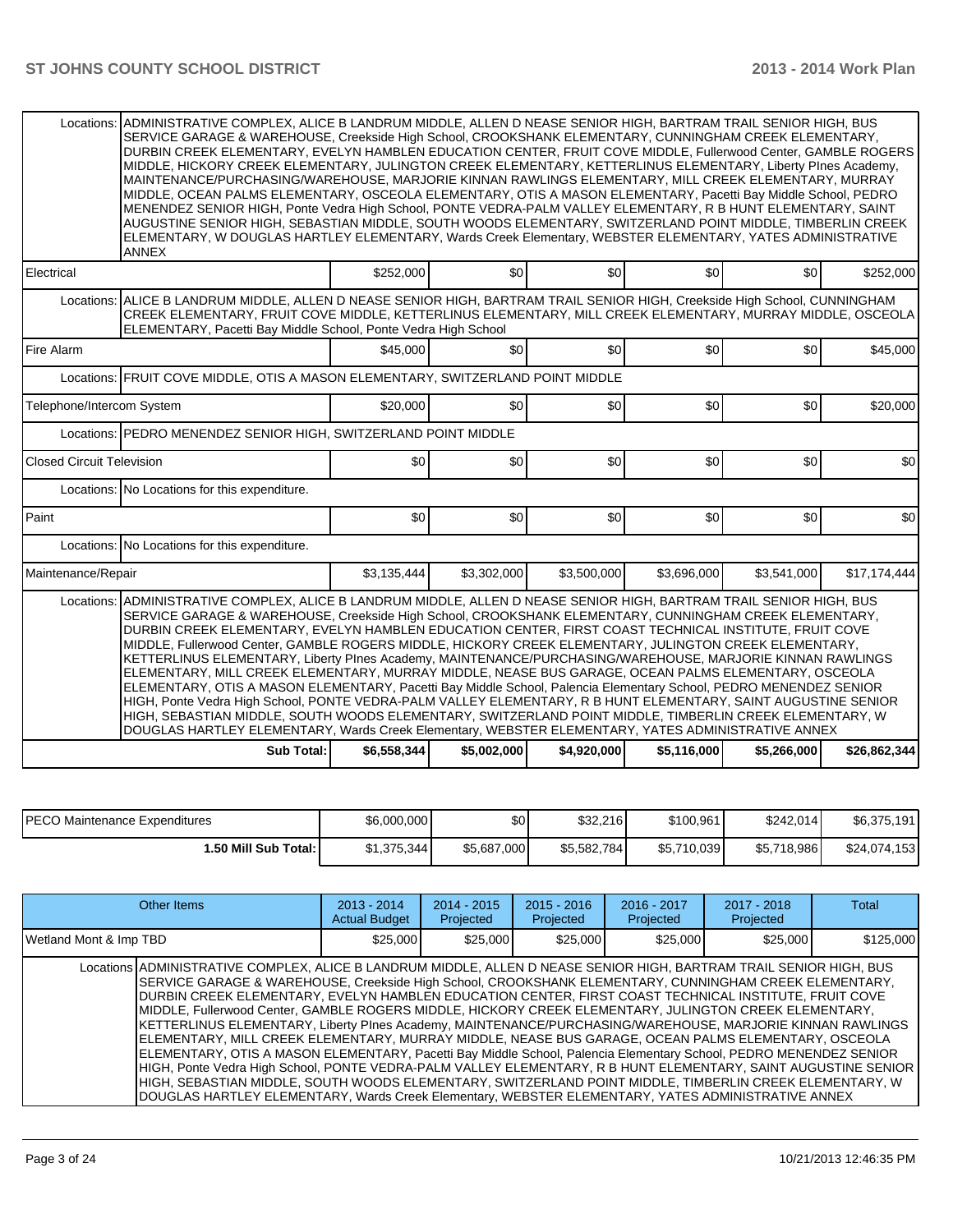| IAQ Baseline Testing       |                                                                                                                                                                                                                                                                                                                                                                                                                                                                                                                                                                                                                                                                                                                                                                                                                                                                                                                                                                                                                                                                                                                              | \$35,000    | \$35,000    | \$45,000    | \$45,000    | \$45,000    | \$205,000    |
|----------------------------|------------------------------------------------------------------------------------------------------------------------------------------------------------------------------------------------------------------------------------------------------------------------------------------------------------------------------------------------------------------------------------------------------------------------------------------------------------------------------------------------------------------------------------------------------------------------------------------------------------------------------------------------------------------------------------------------------------------------------------------------------------------------------------------------------------------------------------------------------------------------------------------------------------------------------------------------------------------------------------------------------------------------------------------------------------------------------------------------------------------------------|-------------|-------------|-------------|-------------|-------------|--------------|
|                            | Locations ADMINISTRATIVE COMPLEX, ALICE B LANDRUM MIDDLE, ALLEN D NEASE SENIOR HIGH, BARTRAM TRAIL SENIOR HIGH, BUS<br>SERVICE GARAGE & WAREHOUSE, Creekside High School, CROOKSHANK ELEMENTARY, CUNNINGHAM CREEK ELEMENTARY,<br>DURBIN CREEK ELEMENTARY, EVELYN HAMBLEN EDUCATION CENTER, FIRST COAST TECHNICAL INSTITUTE, FRUIT COVE<br>MIDDLE, Fullerwood Center, GAMBLE ROGERS MIDDLE, HICKORY CREEK ELEMENTARY, JULINGTON CREEK ELEMENTARY,<br>KETTERLINUS ELEMENTARY, Liberty Plnes Academy, MAINTENANCE/PURCHASING/WAREHOUSE, MARJORIE KINNAN RAWLINGS<br>ELEMENTARY, MILL CREEK ELEMENTARY, MURRAY MIDDLE, NEASE BUS GARAGE, OCEAN PALMS ELEMENTARY, OSCEOLA<br>ELEMENTARY, OTIS A MASON ELEMENTARY, Pacetti Bay Middle School, Palencia Elementary School, PEDRO MENENDEZ SENIOR<br>HIGH, Ponte Vedra High School, PONTE VEDRA-PALM VALLEY ELEMENTARY, R B HUNT ELEMENTARY, SAINT AUGUSTINE SENIOR<br>HIGH. SEBASTIAN MIDDLE. SOUTH WOODS ELEMENTARY. SWITZERLAND POINT MIDDLE. TIMBERLIN CREEK ELEMENTARY. W<br>DOUGLAS HARTLEY ELEMENTARY, Wards Creek Elementary, WEBSTER ELEMENTARY, YATES ADMINISTRATIVE ANNEX |             |             |             |             |             |              |
| Districtwide Maint Pgm TBD |                                                                                                                                                                                                                                                                                                                                                                                                                                                                                                                                                                                                                                                                                                                                                                                                                                                                                                                                                                                                                                                                                                                              | \$357,000   | \$300,000   | \$300,000   | \$300,000   | \$300,000   | \$1,557,000  |
|                            | Locations ADMINISTRATIVE COMPLEX, ALICE B LANDRUM MIDDLE, ALLEN D NEASE SENIOR HIGH, BARTRAM TRAIL SENIOR HIGH, BUS<br>SERVICE GARAGE & WAREHOUSE, Creekside High School, CROOKSHANK ELEMENTARY, CUNNINGHAM CREEK ELEMENTARY,<br>DURBIN CREEK ELEMENTARY, EVELYN HAMBLEN EDUCATION CENTER, FIRST COAST TECHNICAL INSTITUTE, FRUIT COVE<br>MIDDLE, Fullerwood Center, GAMBLE ROGERS MIDDLE, HICKORY CREEK ELEMENTARY, JULINGTON CREEK ELEMENTARY,<br>KETTERLINUS ELEMENTARY, Liberty PInes Academy, MAINTENANCE/PURCHASING/WAREHOUSE, MARJORIE KINNAN RAWLINGS<br>ELEMENTARY, MILL CREEK ELEMENTARY, MURRAY MIDDLE, NEASE BUS GARAGE, OCEAN PALMS ELEMENTARY, OSCEOLA<br>ELEMENTARY, OTIS A MASON ELEMENTARY, Pacetti Bay Middle School, Palencia Elementary School, PEDRO MENENDEZ SENIOR<br>HIGH, Ponte Vedra High School, PONTE VEDRA-PALM VALLEY ELEMENTARY, R B HUNT ELEMENTARY, SAINT AUGUSTINE SENIOR<br>HIGH, SEBASTIAN MIDDLE, SOUTH WOODS ELEMENTARY, SWITZERLAND POINT MIDDLE, TIMBERLIN CREEK ELEMENTARY, W<br>DOUGLAS HARTLEY ELEMENTARY, Wards Creek Elementary, WEBSTER ELEMENTARY, YATES ADMINISTRATIVE ANNEX |             |             |             |             |             |              |
| Env/Remediation TBD        |                                                                                                                                                                                                                                                                                                                                                                                                                                                                                                                                                                                                                                                                                                                                                                                                                                                                                                                                                                                                                                                                                                                              | \$125,000   | \$125,000   | \$125,000   | \$125,000   | \$125,000   | \$625,000    |
|                            | Locations ADMINISTRATIVE COMPLEX, ALICE B LANDRUM MIDDLE, ALLEN D NEASE SENIOR HIGH, BARTRAM TRAIL SENIOR HIGH, BUS<br>SERVICE GARAGE & WAREHOUSE, Creekside High School, CROOKSHANK ELEMENTARY, CUNNINGHAM CREEK ELEMENTARY,<br>DURBIN CREEK ELEMENTARY, EVELYN HAMBLEN EDUCATION CENTER, FIRST COAST TECHNICAL INSTITUTE, FRUIT COVE<br>MIDDLE, Fullerwood Center, GAMBLE ROGERS MIDDLE, HICKORY CREEK ELEMENTARY, JULINGTON CREEK ELEMENTARY,<br>KETTERLINUS ELEMENTARY, Liberty Plnes Academy, MAINTENANCE/PURCHASING/WAREHOUSE, MARJORIE KINNAN RAWLINGS<br>ELEMENTARY, MILL CREEK ELEMENTARY, MURRAY MIDDLE, NEASE BUS GARAGE, OCEAN PALMS ELEMENTARY, OSCEOLA<br>ELEMENTARY, OTIS A MASON ELEMENTARY, Pacetti Bay Middle School, Palencia Elementary School, PEDRO MENENDEZ SENIOR<br>HIGH, Ponte Vedra High School, PONTE VEDRA-PALM VALLEY ELEMENTARY, R B HUNT ELEMENTARY, SAINT AUGUSTINE SENIOR<br>HIGH, SEBASTIAN MIDDLE, SOUTH WOODS ELEMENTARY, SWITZERLAND POINT MIDDLE, TIMBERLIN CREEK ELEMENTARY, W<br>DOUGLAS HARTLEY ELEMENTARY, Wards Creek Elementary, WEBSTER ELEMENTARY, YATES ADMINISTRATIVE ANNEX |             |             |             |             |             |              |
| <b>SREF TBD</b>            |                                                                                                                                                                                                                                                                                                                                                                                                                                                                                                                                                                                                                                                                                                                                                                                                                                                                                                                                                                                                                                                                                                                              | \$200,000   | \$200,000   | \$200.000   | \$200,000   | \$200,000   | \$1,000,000  |
|                            | Locations ADMINISTRATIVE COMPLEX, ALICE B LANDRUM MIDDLE, ALLEN D NEASE SENIOR HIGH, BARTRAM TRAIL SENIOR HIGH, BUS<br>SERVICE GARAGE & WAREHOUSE, Creekside High School, CROOKSHANK ELEMENTARY, CUNNINGHAM CREEK ELEMENTARY,<br>DURBIN CREEK ELEMENTARY, EVELYN HAMBLEN EDUCATION CENTER, FIRST COAST TECHNICAL INSTITUTE, FRUIT COVE<br>MIDDLE, Fullerwood Center, GAMBLE ROGERS MIDDLE, HICKORY CREEK ELEMENTARY, JULINGTON CREEK ELEMENTARY,<br>KETTERLINUS ELEMENTARY, Liberty PInes Academy, MAINTENANCE/PURCHASING/WAREHOUSE, MARJORIE KINNAN RAWLINGS<br>ELEMENTARY. MILL CREEK ELEMENTARY. MURRAY MIDDLE. NEASE BUS GARAGE. OCEAN PALMS ELEMENTARY. OSCEOLA<br>ELEMENTARY, OTIS A MASON ELEMENTARY, Pacetti Bay Middle School, Palencia Elementary School, PEDRO MENENDEZ SENIOR<br>HIGH, Ponte Vedra High School, PONTE VEDRA-PALM VALLEY ELEMENTARY, R B HUNT ELEMENTARY, SAINT AUGUSTINE SENIOR<br>HIGH, SEBASTIAN MIDDLE, SOUTH WOODS ELEMENTARY, SWITZERLAND POINT MIDDLE, TIMBERLIN CREEK ELEMENTARY, W<br>DOUGLAS HARTLEY ELEMENTARY, Wards Creek Elementary, WEBSTER ELEMENTARY, YATES ADMINISTRATIVE ANNEX |             |             |             |             |             |              |
| Energy Management Pgm TBD  |                                                                                                                                                                                                                                                                                                                                                                                                                                                                                                                                                                                                                                                                                                                                                                                                                                                                                                                                                                                                                                                                                                                              | \$75,000    | \$0         | \$0         | \$0         | \$0         | \$75,000     |
|                            | Locations ADMINISTRATIVE COMPLEX, ALICE B LANDRUM MIDDLE, ALLEN D NEASE SENIOR HIGH, BARTRAM TRAIL SENIOR HIGH, BUS<br>SERVICE GARAGE & WAREHOUSE, Creekside High School, CROOKSHANK ELEMENTARY, CUNNINGHAM CREEK ELEMENTARY,<br>DURBIN CREEK ELEMENTARY, EVELYN HAMBLEN EDUCATION CENTER, FRUIT COVE MIDDLE, Fullerwood Center, GAMBLE<br>ROGERS MIDDLE, HICKORY CREEK ELEMENTARY, JULINGTON CREEK ELEMENTARY, KETTERLINUS ELEMENTARY, Liberty PInes<br> Academy, MAINTENANCE/PURCHASING/WAREHOUSE, MARJORIE KINNAN RAWLINGS ELEMENTARY, MILL CREEK ELEMENTARY, I<br>MURRAY MIDDLE, NEASE BUS GARAGE, OCEAN PALMS ELEMENTARY, OSCEOLA ELEMENTARY, OTIS A MASON ELEMENTARY,<br>Pacetti Bay Middle School, Palencia Elementary School, PEDRO MENENDEZ SENIOR HIGH, Ponte Vedra High School, PONTE VEDRA-<br>PALM VALLEY ELEMENTARY, R B HUNT ELEMENTARY, SAINT AUGUSTINE SENIOR HIGH, SEBASTIAN MIDDLE, SOUTH WOODS<br>ELEMENTARY, SWITZERLAND POINT MIDDLE, TIMBERLIN CREEK ELEMENTARY, W DOUGLAS HARTLEY ELEMENTARY, Wards<br>Creek Elementary, WEBSTER ELEMENTARY, YATES ADMINISTRATIVE ANNEX                              |             |             |             |             |             |              |
|                            | Total:                                                                                                                                                                                                                                                                                                                                                                                                                                                                                                                                                                                                                                                                                                                                                                                                                                                                                                                                                                                                                                                                                                                       | \$7,375,344 | \$5,687,000 | \$5,615,000 | \$5,811,000 | \$5,961,000 | \$30,449,344 |

#### **Local 1.50 Mill Expenditure For Maintenance, Repair and Renovation**

Anticipated expenditures expected from local funding sources over the years covered by the current work plan.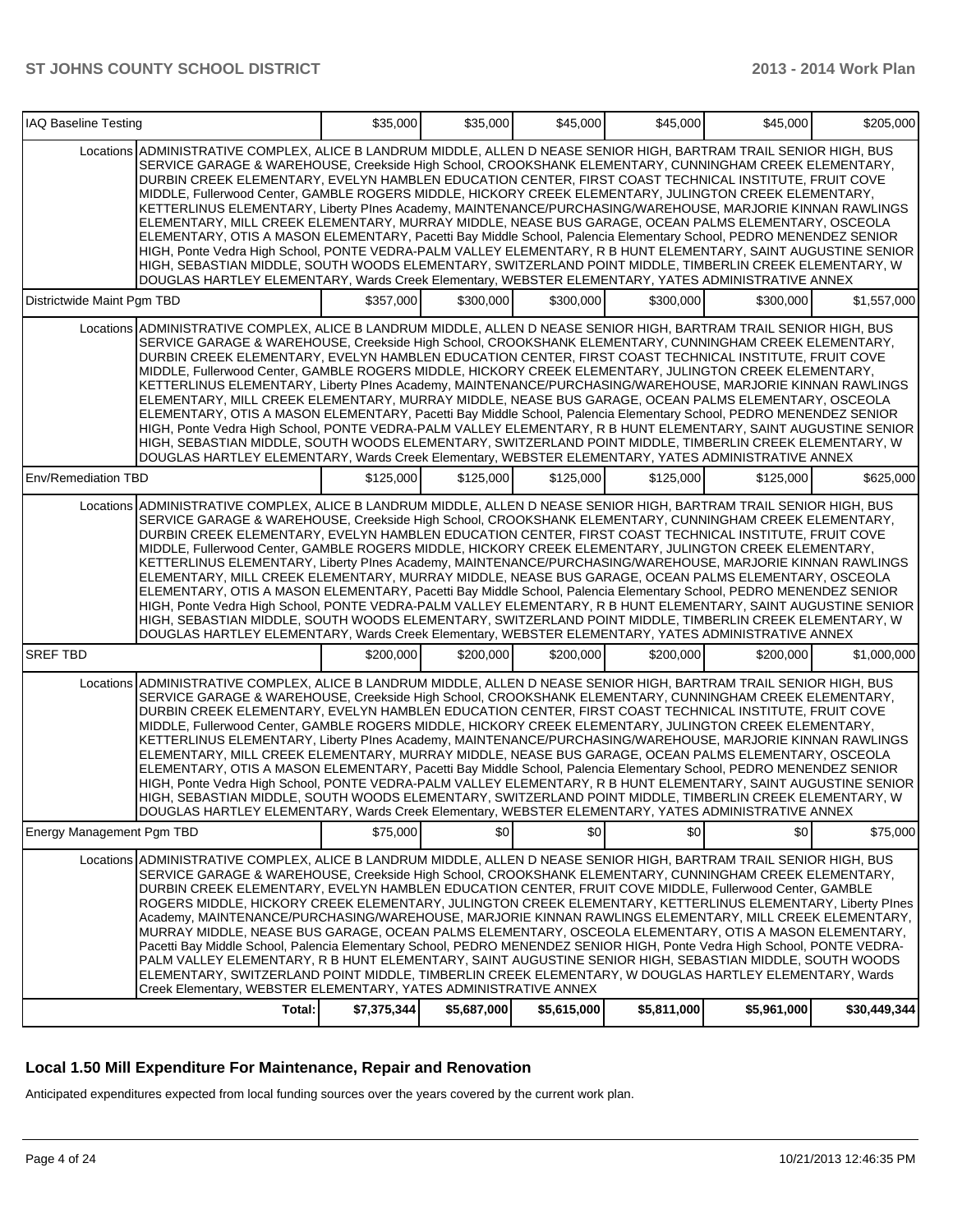| Item                                                         | 2013 - 2014<br><b>Actual Budget</b> | 2014 - 2015<br>Projected | 2015 - 2016<br>Projected | 2016 - 2017<br>Projected | 2017 - 2018<br>Projected | <b>Total</b>  |
|--------------------------------------------------------------|-------------------------------------|--------------------------|--------------------------|--------------------------|--------------------------|---------------|
| Remaining Maint and Repair from 1.5 Mills                    | \$1,375,344                         | \$5,687,000              | \$5,582,784              | \$5,710,039              | \$5,718,986              | \$24,074,153  |
| Maintenance/Repair Salaries                                  | \$1,798,245                         | \$2,000,000              | \$2,000,000              | \$2,000,000              | \$2,000,000              | \$9,798,245   |
| <b>School Bus Purchases</b>                                  | \$1,505,582                         | \$2,779,536              | \$3,126,978              | \$3,126,978              | \$3,126,978              | \$13,666,052  |
| <b>Other Vehicle Purchases</b>                               | \$60,000                            | \$60,000                 | \$60,000                 | \$60,000                 | \$60,000                 | \$300,000     |
| Capital Outlay Equipment                                     | \$500,000                           | \$500,000                | \$500,000                | \$500,000                | \$500,000                | \$2,500,000   |
| Rent/Lease Payments                                          | \$0                                 | \$0                      | \$0                      | \$0                      | \$0                      | \$0           |
| <b>COP Debt Service</b>                                      | \$15,254,337                        | \$15,258,337             | \$15,258,337             | \$15,258,337             | \$15,258,337             | \$76,287,685  |
| Rent/Lease Relocatables                                      | \$2,017,456                         | \$1,750,000              | \$1,500,000              | \$1,250,000              | \$1,000,000              | \$7,517,456   |
| <b>Environmental Problems</b>                                | \$0                                 | \$0                      | \$0                      | \$0                      | \$0                      | \$0           |
| s.1011.14 Debt Service                                       | \$0                                 | \$0                      | \$0                      | \$0                      | \$0                      | \$0           |
| Special Facilities Construction Account                      | \$0                                 | \$0                      | \$0                      | \$0                      | \$0                      | \$0           |
| Premiums for Property Casualty Insurance - 1011.71<br>(4a,b) | \$936,273                           | \$1,000,000              | \$1,000,000              | \$1,000,000              | \$1,000,000              | \$4,936,273   |
| Qualified School Construction Bonds (QSCB)                   | \$0                                 | \$0                      | \$0                      | \$0                      | \$0                      | \$0           |
| Qualified Zone Academy Bonds (QZAB)                          | \$0                                 | \$0                      | \$0                      | \$0                      | \$0                      | \$0           |
| Technology Plan                                              | \$2,224,220                         | \$1,500,000              | \$1,500,000              | \$1,500,000              | \$1,500,000              | \$8,224,220   |
| <b>School Based Maintenance</b>                              | \$400,000                           | \$200,000                | \$200,000                | \$200,000                | \$200,000                | \$1,200,000   |
| <b>FCTC Allocation</b>                                       | \$250,000                           | \$350,000                | \$350,000                | \$350,000                | \$350,000                | \$1,650,000   |
| Playground Equipment                                         | \$200,000                           | \$200,000                | \$200,000                | \$200,000                | \$200,000                | \$1,000,000   |
| School Technology Allocation                                 | \$500,000                           | \$0                      | \$0                      | \$0                      | \$0                      | \$500,000     |
| District/School Security                                     | \$196,000                           | \$0                      | \$0                      | \$0                      | \$0                      | \$196,000     |
| <b>Local Expenditure Totals:</b>                             | \$27,217,457                        | \$31,284,873             | \$31,278,099             | \$31,155,354             | \$30,914,301             | \$151,850,084 |
| <b>Revenue</b>                                               |                                     |                          |                          |                          |                          |               |

# **1.50 Mill Revenue Source**

Schedule of Estimated Capital Outlay Revenue from each currently approved source which is estimated to be available for expenditures on the projects included in the tentative district facilities work program. All amounts are NET after considering carryover balances, interest earned, new COP's, 1011.14 and 1011.15 loans, etc. Districts cannot use 1.5-Mill funds for salaries except for those explicitly associated with maintenance/repair projects. (1011.71 (5), F.S.)

| Item                                                                              | Fund | $2013 - 2014$<br><b>Actual Value</b> | $2014 - 2015$<br>Projected | $2015 - 2016$<br>Projected | $2016 - 2017$<br>Projected | 2017 - 2018<br>Projected | Total             |
|-----------------------------------------------------------------------------------|------|--------------------------------------|----------------------------|----------------------------|----------------------------|--------------------------|-------------------|
| (1) Non-exempt property<br>lassessed valuation                                    |      | \$18,901,011,904                     | \$19,003,157,213           | \$19,713,145,214           | \$20,691,315,009           | \$21,973,349,078         | \$100,281,978,418 |
| (2) The Millege projected for<br>discretionary capital outlay per<br>ls.1011.71   |      | 1.50                                 | 1.50 l                     | 1.50 <sub>1</sub>          | 1.50                       | 1.50                     |                   |
| (3) Full value of the 1.50-Mill<br>discretionary capital outlay per<br>ls.1011.71 |      | \$31,753,700                         | \$31,925,304               | \$33.118.084               | \$34,761,409               | \$36,915,226             | \$168,473,723     |
| (4) Value of the portion of the 1.50<br>l-Mill ACTUALLY levied                    | 370  | \$27,217,457                         | \$27,364,546               | \$28,386,929               | \$29.795.494               | \$31,641,623             | \$144.406.049     |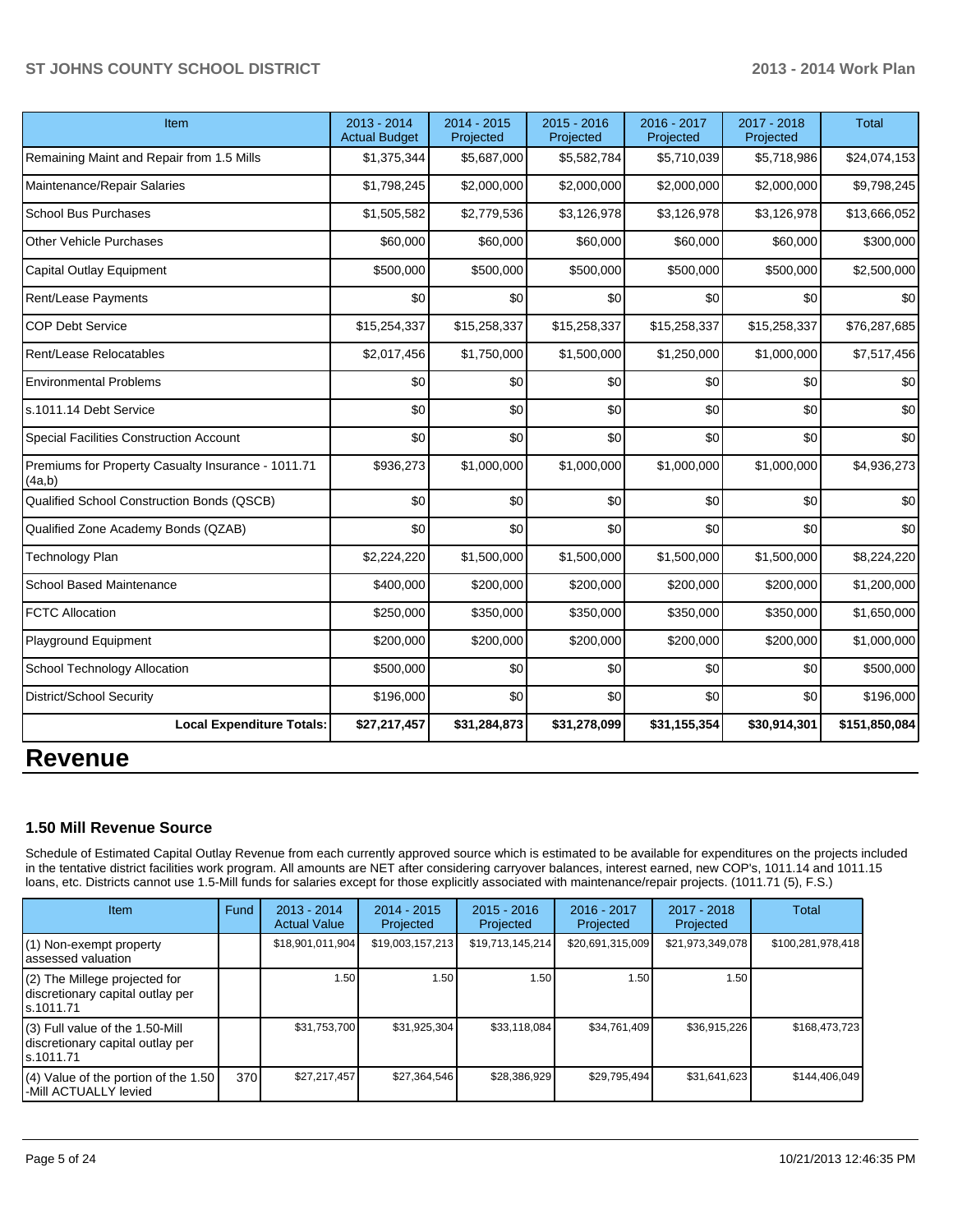|  | $(5)$ Difference of lines (3) and (4) |  | \$4,536,243 | \$4,560,758 | \$4,731,155 | \$4,965,915 | \$5,273,603 | \$24,067,674 |
|--|---------------------------------------|--|-------------|-------------|-------------|-------------|-------------|--------------|
|--|---------------------------------------|--|-------------|-------------|-------------|-------------|-------------|--------------|

#### **PECO Revenue Source**

The figure in the row designated "PECO Maintenance" will be subtracted from funds available for new construction because PECO maintenance dollars cannot be used for new construction.

| Item                                 | Fund | $2013 - 2014$<br><b>Actual Budget</b> | $2014 - 2015$<br>Projected | $2015 - 2016$<br>Projected | $2016 - 2017$<br>Projected | $2017 - 2018$<br>Projected | Total       |
|--------------------------------------|------|---------------------------------------|----------------------------|----------------------------|----------------------------|----------------------------|-------------|
| <b>IPECO New Construction</b>        | 340  | \$O I                                 | \$0 <sub>1</sub>           | \$0                        | \$0                        | \$0                        | \$0         |
| <b>PECO Maintenance Expenditures</b> |      | \$6,000,000                           | \$0 <sub>1</sub>           | \$32,216                   | \$100.961                  | \$242.014                  | \$6,375,191 |
|                                      |      | \$6,000,000                           | \$0                        | \$32,216                   | \$100.961                  | \$242,014                  | \$6,375,191 |

#### **CO & DS Revenue Source**

Revenue from Capital Outlay and Debt Service funds.

| Item                                               | Fund | $2013 - 2014$<br><b>Actual Budget</b> | $2014 - 2015$<br>Projected | $2015 - 2016$<br>Projected | $2016 - 2017$<br>Projected | $2017 - 2018$<br>Projected | Total       |
|----------------------------------------------------|------|---------------------------------------|----------------------------|----------------------------|----------------------------|----------------------------|-------------|
| ICO & DS Cash Flow-through<br><b>I</b> Distributed | 360  | \$229.746                             | \$229.746                  | \$229.746                  | \$229.746                  | \$229,746                  | \$1,148,730 |
| ICO & DS Interest on<br>Undistributed CO           | 360  | \$10.954                              | \$10,954                   | \$10.954                   | \$10,954                   | \$10.954                   | \$54,770    |
|                                                    |      | \$240.700                             | \$240,700                  | \$240,700                  | \$240.700                  | \$240,700                  | \$1,203,500 |

### **Fair Share Revenue Source**

All legally binding commitments for proportionate fair-share mitigation for impacts on public school facilities must be included in the 5-year district work program.

| <b>Item</b>                                                                                                           | $2013 - 2014$<br><b>Actual Budget</b> | $2014 - 2015$<br>Projected | $2015 - 2016$<br>Projected | $2016 - 2017$<br>Projected | $2017 - 2018$<br>Projected | Total       |
|-----------------------------------------------------------------------------------------------------------------------|---------------------------------------|----------------------------|----------------------------|----------------------------|----------------------------|-------------|
| ISCD 2009-6 Anderson Greenbriar --<br>Contribution of Land (19.25 acres)                                              | \$0                                   | \$0                        | \$0                        | \$0                        | \$1                        | \$1         |
| ISCD 2011-2 Winchester East --<br>Proportionate Share Mitigation Payment--<br>Middle School Student Stations          | \$93,450                              | \$109,654                  | \$109,654                  | \$0                        | \$0                        | \$312,758   |
| ISCD 2012-3/SCDMOD 2013-1 Oxford<br>Estates-Proportionate Share Mitigation<br>Payment--Middle School Student Stations | \$0                                   | \$38,991                   | \$38,991                   | \$0                        | \$0                        | \$77.982    |
| SCD 2012-4 Oakridge Landing--<br>Proportionate Share Mitigation --Middle<br><b>School Student Stations</b>            | \$692.052                             | \$21,856                   | \$0                        | \$0                        | \$0                        | \$713,908   |
|                                                                                                                       | \$785,502                             | \$170,501                  | \$148,645                  | \$0                        | \$1                        | \$1,104,649 |

#### **Sales Surtax Referendum**

Specific information about any referendum for a 1-cent or ½-cent surtax referendum during the previous year.

**Did the school district hold a surtax referendum during the past fiscal year 2012 - 2013?**

No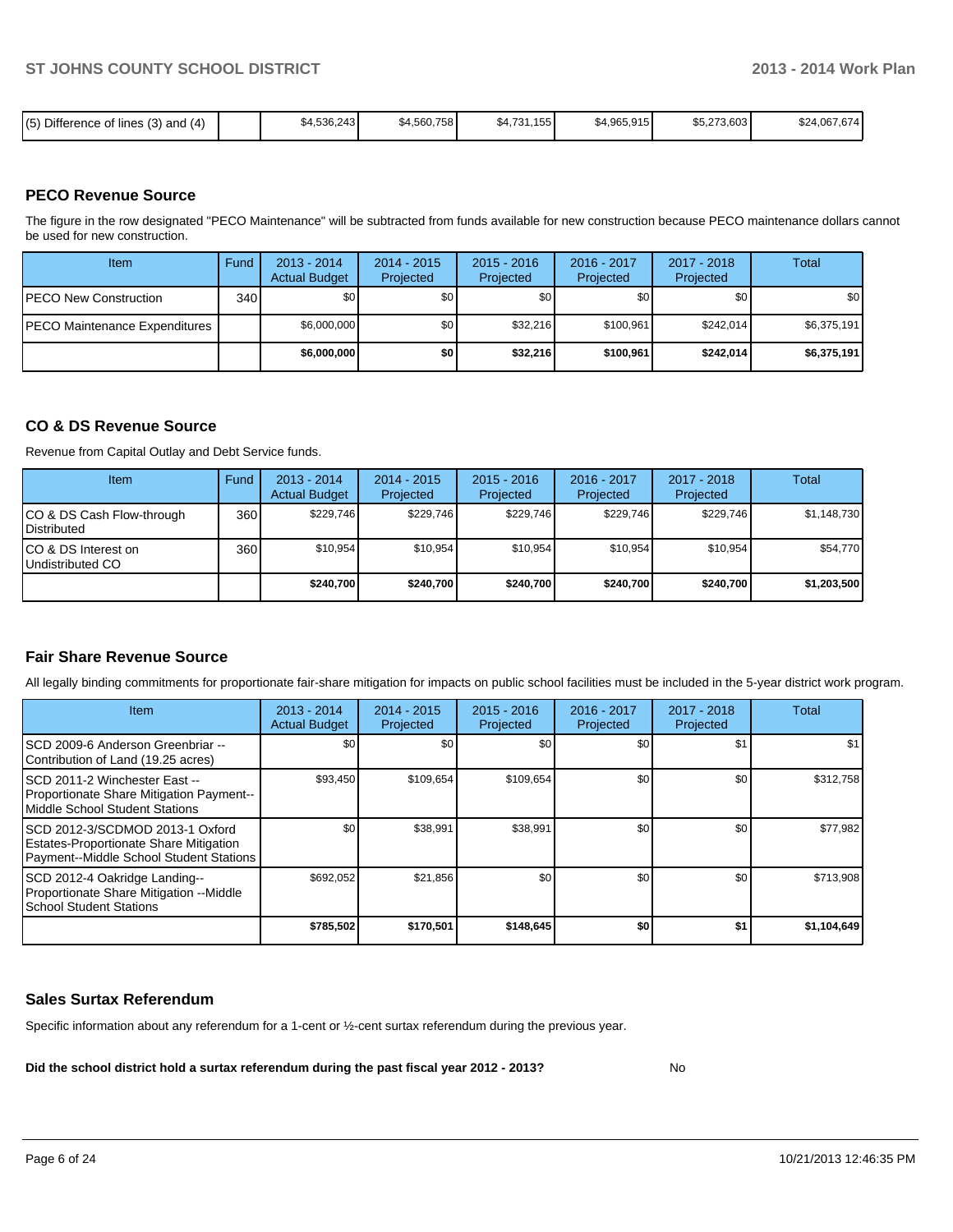### **Additional Revenue Source**

Any additional revenue sources

| Item                                                                                                                      | 2013 - 2014<br><b>Actual Value</b> | 2014 - 2015<br>Projected | 2015 - 2016<br>Projected | 2016 - 2017<br>Projected | 2017 - 2018<br>Projected | <b>Total</b>   |
|---------------------------------------------------------------------------------------------------------------------------|------------------------------------|--------------------------|--------------------------|--------------------------|--------------------------|----------------|
| Proceeds from a s.1011.14/15 F.S. Loans                                                                                   | \$0                                | \$0                      | \$0                      | \$0                      | \$0                      | \$0            |
| District Bonds - Voted local bond<br>referendum proceeds per s.9, Art VII<br><b>State Constitution</b>                    | \$0                                | \$0                      | \$0                      | \$0                      | \$0                      | \$0            |
| Proceeds from Special Act Bonds                                                                                           | \$0                                | \$0                      | \$0                      | \$0                      | \$0                      | \$0            |
| Estimated Revenue from CO & DS Bond<br>Sale                                                                               | \$0                                | \$0                      | \$0                      | \$0                      | \$0                      | \$0            |
| Proceeds from Voted Capital<br>Improvements millage                                                                       | \$0                                | \$0                      | \$0                      | \$0                      | \$0                      | \$0            |
| Other Revenue for Other Capital Projects                                                                                  | \$785,502                          | \$0                      | \$0                      | \$0                      | \$0                      | \$785,502      |
| Proceeds from 1/2 cent sales surtax<br>authorized by school board                                                         | \$0                                | \$0                      | \$0                      | \$0                      | \$0                      | \$0            |
| Proceeds from local governmental<br>infrastructure sales surtax                                                           | \$0                                | \$0                      | \$0                      | \$0                      | \$0                      | \$0            |
| Proceeds from Certificates of<br>Participation (COP's) Sale                                                               | \$0                                | \$0                      | \$0                      | \$0                      | \$0                      | \$0            |
| Classrooms First Bond proceeds amount<br>authorized in FY 1997-98                                                         | \$0                                | \$0                      | \$0                      | \$0                      | \$0                      | \$0            |
| Classrooms for Kids                                                                                                       | \$0                                | \$0                      | \$0                      | \$0                      | \$0                      | \$0            |
| <b>District Equity Recognition</b>                                                                                        | \$0                                | \$0                      | \$0                      | \$0                      | \$0                      | \$0            |
| <b>Federal Grants</b>                                                                                                     | \$0                                | \$0                      | \$0                      | \$0                      | \$0                      | \$0            |
| Proportionate share mitigation (actual<br>cash revenue only, not in kind donations)                                       | \$0                                | \$0                      | \$0                      | \$0                      | \$0                      | \$0            |
| Impact fees received                                                                                                      | \$10,000,000                       | \$10,000,000             | \$10,000,000             | \$10,000,000             | \$10,000,000             | \$50,000,000   |
| Private donations                                                                                                         | \$0                                | \$0                      | \$0                      | \$0                      | \$0                      | \$0            |
| Grants from local governments or not-for-<br>profit organizations                                                         | \$0                                | \$0                      | \$0                      | \$0                      | \$0                      | \$0            |
| Interest, Including Profit On Investment                                                                                  | \$150,000                          | \$0                      | \$0                      | \$0                      | \$0                      | \$150,000      |
| Revenue from Bonds pledging proceeds<br>from 1 cent or 1/2 cent Sales Surtax                                              | \$0                                | \$0                      | \$0                      | \$0                      | \$0                      | \$0            |
| <b>Total Fund Balance Carried Forward</b>                                                                                 | \$93,905,156                       | \$7,384,126              | \$8,276,825              | \$11,380,563             | \$16,820,305             | \$137,766,975  |
| General Capital Outlay Obligated Fund<br><b>Balance Carried Forward From Total</b><br><b>Fund Balance Carried Forward</b> | \$0                                | \$0                      | \$0                      | \$0                      | \$0                      | \$0            |
| Special Facilities Construction Account                                                                                   | \$0                                | \$0                      | \$0                      | \$0                      | \$0                      | \$0            |
| One Cent - 1/2 Cent Sales Surtax Debt<br>Service From Total Fund Balance Carried<br>Forward                               | \$0                                | \$0                      | \$0                      | \$0                      | \$0                      | \$0            |
| Capital Outlay Projects Funds Balance<br>Carried Forward From Total Fund<br><b>Balance Carried Forward</b>                | (\$31,897,925)                     | \$0                      | \$0                      | \$0                      | \$0                      | (\$31,897,925) |
| <b>Subtotal</b>                                                                                                           | \$72,942,733                       | \$17,384,126             | \$18,276,825             | \$21,380,563             | \$26,820,305             | \$156,804,552  |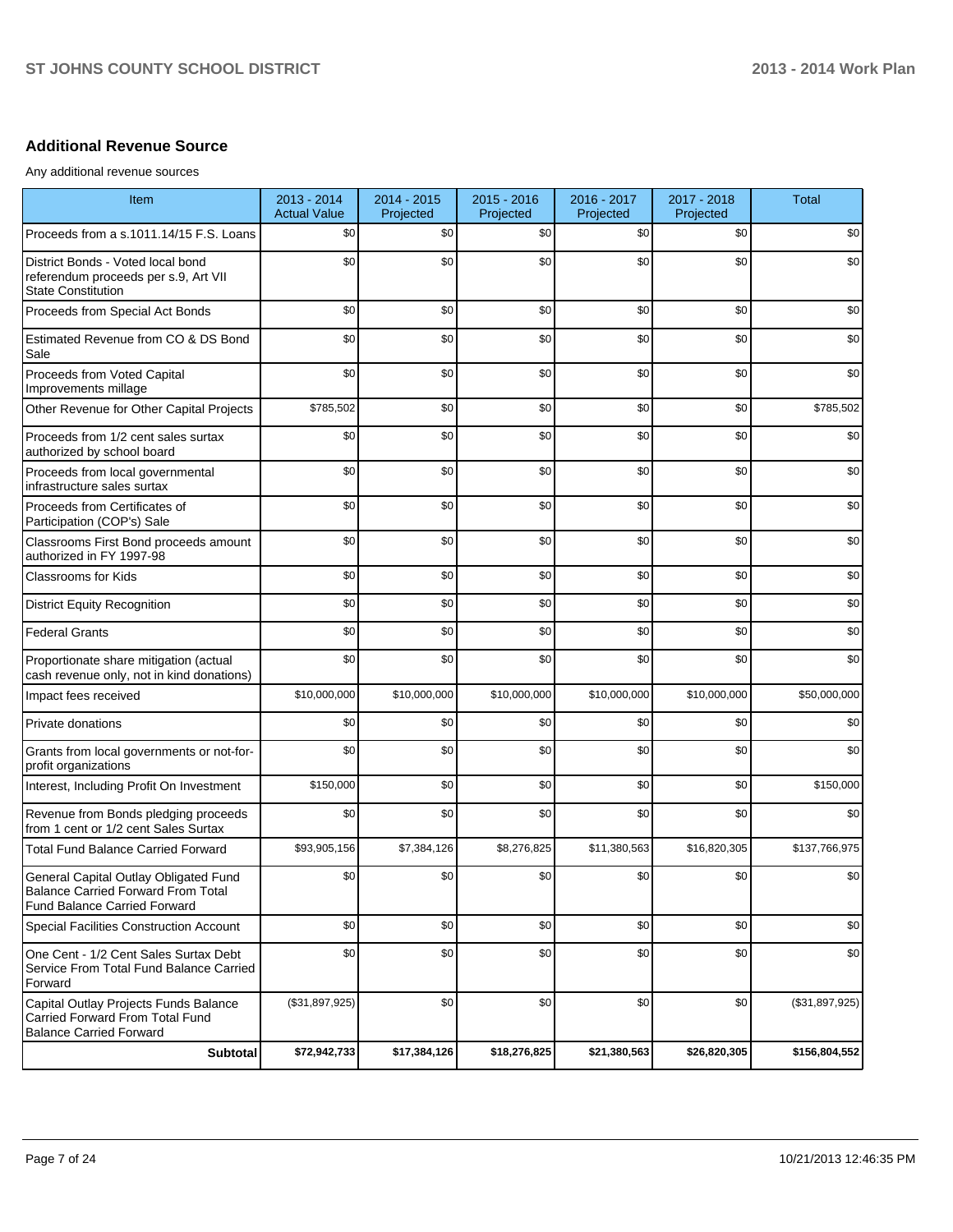# **Total Revenue Summary**

| <b>Item Name</b>                                            | $2013 - 2014$<br><b>Budget</b> | $2014 - 2015$<br>Projected | $2015 - 2016$<br>Projected | $2016 - 2017$<br>Projected | $2017 - 2018$<br>Projected | <b>Five Year Total</b> |
|-------------------------------------------------------------|--------------------------------|----------------------------|----------------------------|----------------------------|----------------------------|------------------------|
| Local 1.5 Mill Discretionary Capital Outlay<br>Revenue      | \$27,217,457                   | \$27,364,546               | \$28,386,929               | \$29,795,494               | \$31,641,623               | \$144,406,049          |
| IPECO and 1.5 Mill Maint and Other 1.5<br>Mill Expenditures | (\$27, 217, 457)               | (\$31,284,873)             | (\$31,278,099)             | (S31, 155, 354)            | (\$30,914,301)             | (\$151,850,084)        |
| IPECO Maintenance Revenue                                   | \$6,000,000                    | \$0                        | \$32,216                   | \$100,961                  | \$242.014                  | \$6,375,191            |
| <b>Available 1.50 Mill for New</b><br><b>Construction</b>   | \$0                            | $($ \$3,920,327)           | (\$2,891,170)              | ( \$1,359,860)             | \$727,322                  | (\$7,444,035)          |

| <b>Item Name</b>                 | $2013 - 2014$<br><b>Budget</b> | $2014 - 2015$<br>Projected | $2015 - 2016$<br>Projected | $2016 - 2017$<br>Projected | $2017 - 2018$<br>Projected | <b>Five Year Total</b> |
|----------------------------------|--------------------------------|----------------------------|----------------------------|----------------------------|----------------------------|------------------------|
| ICO & DS Revenue                 | \$240,700                      | \$240,700                  | \$240.700                  | \$240,700                  | \$240,700                  | \$1,203,500            |
| IPECO New Construction Revenue   | \$0 <sub>1</sub>               | \$0                        | \$0                        | \$0                        | \$0                        | \$0 <sub>1</sub>       |
| <b>Other/Additional Revenue</b>  | \$73,728,235                   | \$17,554,627               | \$18,425,470               | \$21,380,563               | \$26,820,306               | \$157,909,201          |
| <b>Total Additional Revenuel</b> | \$73,968,935                   | \$17,795,327               | \$18,666,170               | \$21,621,263               | \$27,061,006               | \$159,112,701          |
| Total Available Revenue          | \$73,968,935                   | \$13,875,000               | \$15,775,000               | \$20,261,403               | \$27,788,328               | \$151,668,666          |

# **Project Schedules**

# **Capacity Project Schedules**

A schedule of capital outlay projects necessary to ensure the availability of satisfactory classrooms for the projected student enrollment in K-12 programs.

| <b>Project Description</b>                          | Location                  |                          | 2013 - 2014  | $2014 - 2015$ | $2015 - 2016$ | 2016 - 2017 | 2017 - 2018 | <b>Total</b>     | <b>Funded</b> |
|-----------------------------------------------------|---------------------------|--------------------------|--------------|---------------|---------------|-------------|-------------|------------------|---------------|
| New K-8 HH                                          | Location not<br>specified | Planned<br>Cost:         | \$28,500,000 | \$0           | \$0           | \$0         | \$0         | \$28,500,000 Yes |               |
|                                                     |                           | <b>Student Stations:</b> | 0            | 1,144         | 0             |             | ŋ           | 1,144            |               |
|                                                     |                           | <b>Total Classrooms:</b> | $\Omega$     | 54            | 0             |             |             | 54               |               |
|                                                     |                           | Gross Sq Ft:             | 0            | 187,100       | 0             | ⋂           | 0           | 187,100          |               |
| New High School<br><b>FFF</b><br>(9th Grade Center) | Location not<br>specified | Planned<br>Cost:         | \$11,056,077 | \$3,000,000   | \$3,000,000   | \$1,486,403 | \$0         | \$18,542,480 Yes |               |
|                                                     | <b>Student Stations:</b>  |                          | $\Omega$     |               | U             |             | 620         | 620              |               |
|                                                     | <b>Total Classrooms:</b>  |                          | $\Omega$     | n             | O             |             | 27          | 27               |               |
|                                                     |                           | Gross Sq Ft:             | $\Omega$     | U             | $\Omega$      | n           | 73,016      | 73,016           |               |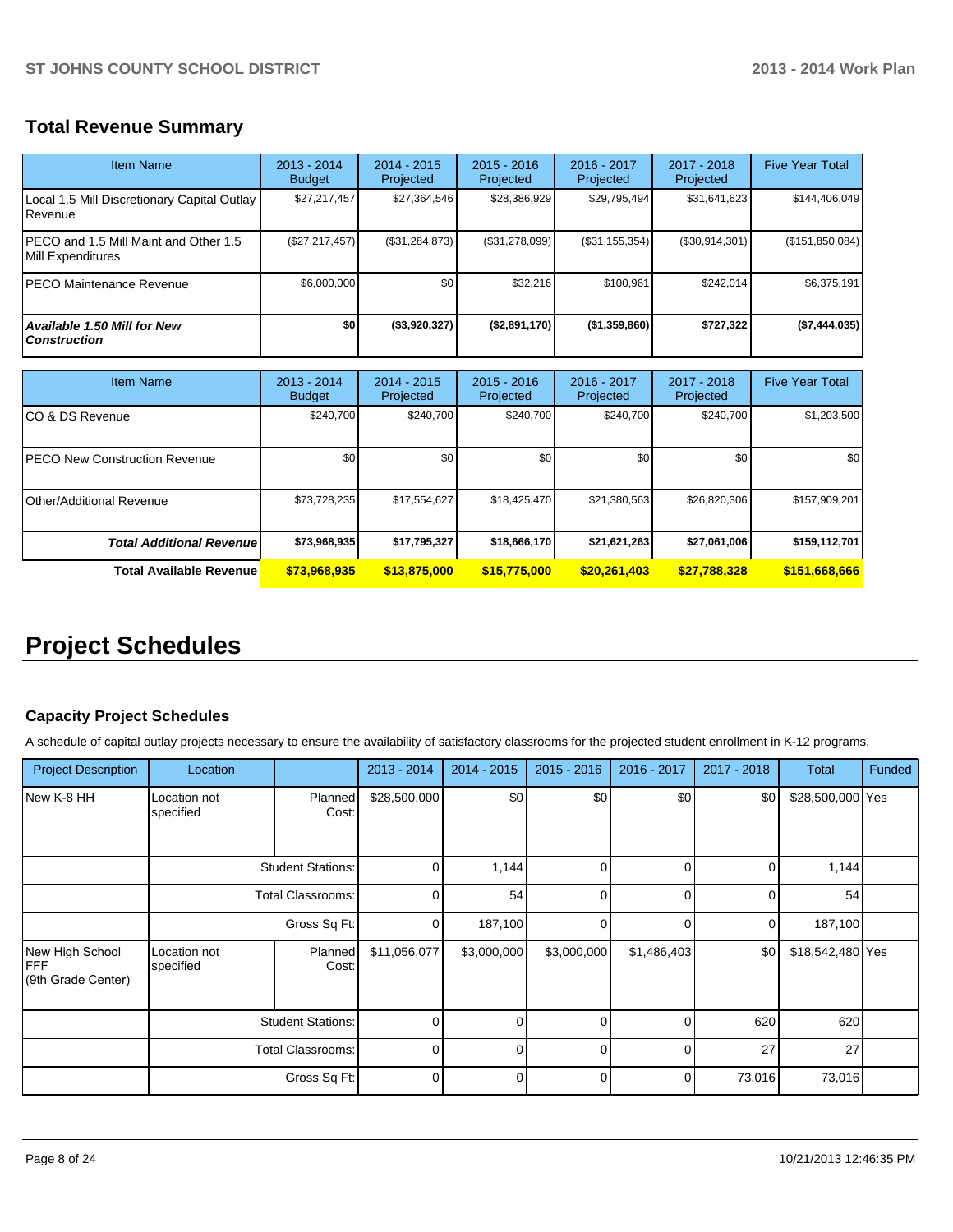| New K-8 II                                    | Location not<br>specified | Planned<br>Cost:         | \$28,500,000 | \$0         | \$0         | \$0         | \$0         | \$28,500,000 Yes |  |
|-----------------------------------------------|---------------------------|--------------------------|--------------|-------------|-------------|-------------|-------------|------------------|--|
|                                               |                           | <b>Student Stations:</b> | 0            | 1,144       | $\Omega$    | 0           | $\Omega$    | 1,144            |  |
|                                               |                           | <b>Total Classrooms:</b> | $\mathbf 0$  | 54          | $\Omega$    | C           | $\Omega$    | 54               |  |
|                                               |                           | Gross Sq Ft:             | 0            | 187,100     | 0           | 0           | 0           | 187,100          |  |
| New High School<br> GGG<br>(9th Grade Center) | Location not<br>specified | Planned<br>Cost:         | \$0          | \$2,100,000 | \$4,000,000 | \$4,000,000 | \$8,442,480 | \$18,542,480 Yes |  |
|                                               |                           | <b>Student Stations:</b> | $\mathbf 0$  | 0           | $\mathbf 0$ | 0           | 620         | 620              |  |
|                                               |                           | <b>Total Classrooms:</b> | $\mathbf 0$  | 0           | 0           | 0           | 27          | 27               |  |
|                                               |                           | Gross Sq Ft:             | 0            | 0           | 0           | 0           | 73,016      | 73,016           |  |
| New Middle School<br>lJJ                      | Location not<br>specified | Planned<br>Cost:         | \$785,502    | \$0         | \$0         | \$6,000,000 | \$5,766,648 | \$12,552,150 Yes |  |
|                                               | <b>Student Stations:</b>  |                          | 0            | $\Omega$    | $\Omega$    | 0           | 528         | 528              |  |
|                                               |                           | <b>Total Classrooms:</b> | 0            | 0           | 0           | C           | 24          | 24               |  |
|                                               |                           | Gross Sq Ft:             | 0            | $\Omega$    | $\mathbf 0$ | 0           | 80,944      | 80,944           |  |

| <b>Planned Cost:</b>       | \$68,841,579 | \$5,100,000 | \$7,000,000 | \$11,486,403 |         | \$14,209,128 \$106,637,110 |
|----------------------------|--------------|-------------|-------------|--------------|---------|----------------------------|
| <b>Student Stations:</b>   |              | 2,288       |             |              | 1,768   | 4,056                      |
| <b>Total Classrooms: I</b> |              | 108         |             |              | 78      | 186                        |
| Gross Sq Ft:               |              | 374.200     |             |              | 226,976 | 601,176                    |

# **Other Project Schedules**

Major renovations, remodeling, and additions of capital outlay projects that do not add capacity to schools.

| <b>Project Description</b>                                                             | Location                                 | $2013 - 2014$<br><b>Actual Budget</b> | $2014 - 2015$<br>Projected | $2015 - 2016$<br>Projected | 2016 - 2017<br>Projected | 2017 - 2018<br>Projected | Total            | Funded |
|----------------------------------------------------------------------------------------|------------------------------------------|---------------------------------------|----------------------------|----------------------------|--------------------------|--------------------------|------------------|--------|
| <b>SREF</b>                                                                            | Location not specified                   | \$75,000                              | \$75,000                   | \$75,000                   | \$75,000                 | \$75,000                 | \$375,000 Yes    |        |
| Districtwide Maintenance Prgm: Location not specified<br><b>Add'I Capital Projects</b> |                                          | \$0                                   | \$4,000,000                | \$4,000,000                | \$4,000,000              | \$4,000,000              | \$16,000,000 Yes |        |
| Upgrade and New Relocatables Location not specified                                    |                                          | \$1,000,000                           | \$1,000,000                | \$1,000,000                | \$1,000,000              | \$1,000,000              | \$5,000,000 Yes  |        |
| Lease-Purchase Concrete<br><b>Relocatables</b>                                         | <b>DURBIN CREEK</b><br><b>ELEMENTARY</b> | \$68,254                              | \$0                        | \$0                        | \$0                      | \$0                      | \$68,254 Yes     |        |
| Districtwide Other Projects                                                            | Location not specified                   | \$280,102                             | \$0                        | \$0                        | \$0                      | \$0                      | \$280.102 Yes    |        |
| <b>Debt Service</b>                                                                    | Location not specified                   | \$3.704.000                           | \$3,700,000                | \$3.700.000                | \$3.700.000              | \$3.700.000              | \$18,504,000 Yes |        |
|                                                                                        |                                          | \$5,127,356                           | \$8,775,000                | \$8,775,000                | \$8,775,000              | \$8,775,000              | \$40,227,356     |        |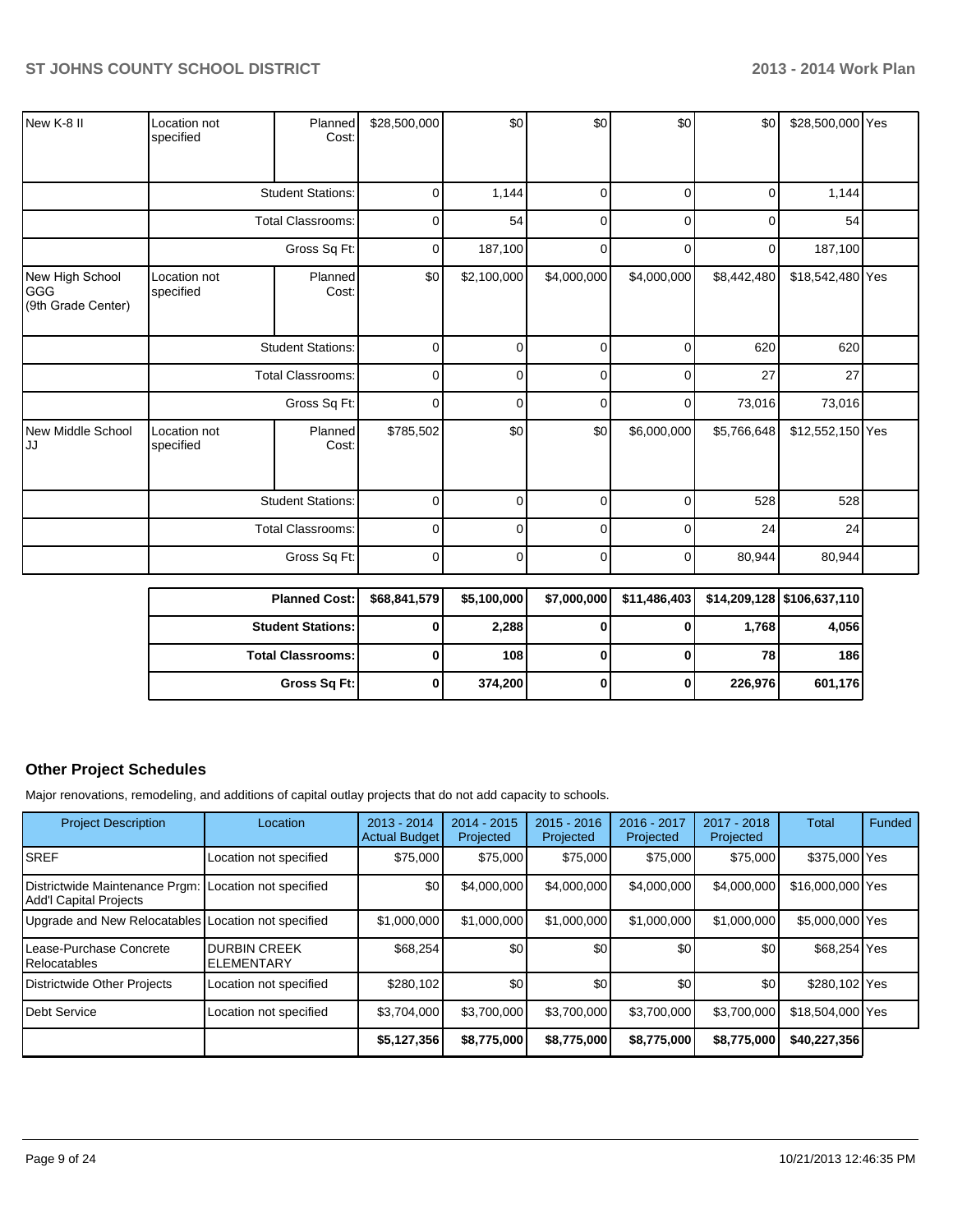### **Additional Project Schedules**

Any projects that are not identified in the last approved educational plant survey.

| <b>Project Description</b> | Location                 | <b>Num</b>      | $2013 - 2014$<br>Classroom   Actual Budget | 2014 - 2015<br>Projected | $2015 - 2016$<br>Projected | 2016 - 2017<br>Projected | 2017 - 2018<br>Projected | Total           | Funded |
|----------------------------|--------------------------|-----------------|--------------------------------------------|--------------------------|----------------------------|--------------------------|--------------------------|-----------------|--------|
| Classroom Expansion        | Liberty Pines<br>Academy | 10 <sup>1</sup> | \$0                                        | \$0                      | \$0                        | \$0                      | \$4,804,200              | \$4,804,200 Yes |        |
|                            |                          | 10 <sup>1</sup> | \$0                                        | \$0                      | \$0                        | \$0                      | \$4,804,200              | \$4.804.200     |        |

#### **Non Funded Growth Management Project Schedules**

Schedule indicating which projects, due to planned development, that CANNOT be funded from current revenues projected over the next five years.

Nothing reported for this section.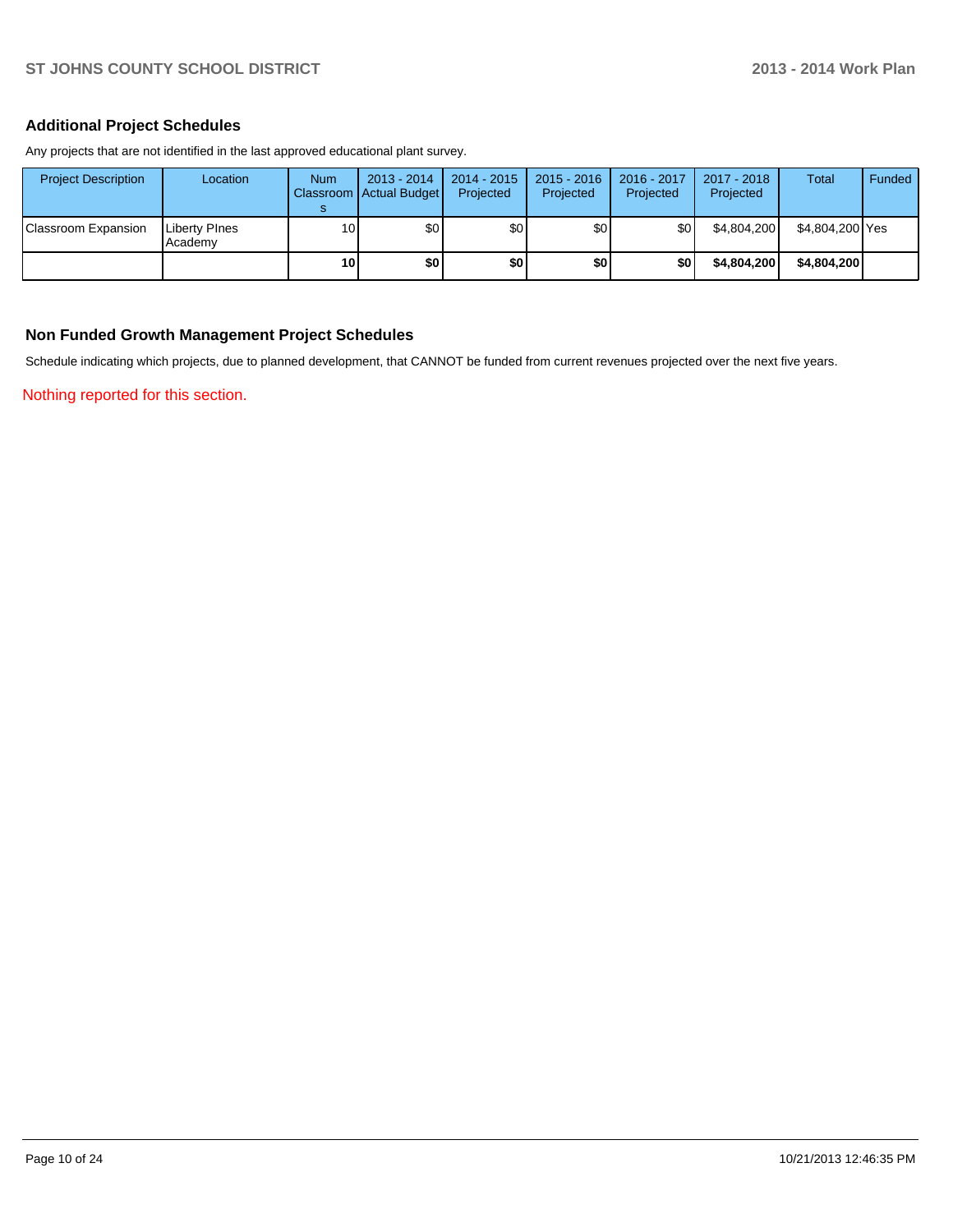# **Capacity Tracking**

| Location                                         | $2013 -$<br><b>2014 Satis.</b><br>Stu. Sta. | Actual<br>$2013 -$<br>2014 FISH<br>Capacity | Actual<br>$2012 -$<br>2013<br><b>COFTE</b> | # Class<br><b>Rooms</b> | Actual<br>Average<br>$2013 -$<br>2014 Class<br><b>Size</b> | Actual<br>$2013 -$<br>2014<br><b>Utilization</b> | <b>New</b><br>Stu.<br>Capacity | <b>New</b><br>Rooms to<br>be<br>Added/Re<br>moved | Projected<br>$2017 -$<br>2018<br><b>COFTE</b> | Projected<br>$2017 -$<br>2018<br><b>Utilization</b> | Projected<br>$2017 -$<br>2018 Class<br><b>Size</b> |
|--------------------------------------------------|---------------------------------------------|---------------------------------------------|--------------------------------------------|-------------------------|------------------------------------------------------------|--------------------------------------------------|--------------------------------|---------------------------------------------------|-----------------------------------------------|-----------------------------------------------------|----------------------------------------------------|
| <b>CROOKSHANK</b><br><b>ELEMENTARY</b>           | 880                                         | 880                                         | 660                                        | 48                      | 14                                                         | 75.00 %                                          | $-334$                         | $-15$                                             | 546                                           | 100.00%                                             | 17                                                 |
| <b>EVELYN HAMBLEN</b><br><b>EDUCATION CENTER</b> | 263                                         | 263                                         | 71                                         | 15                      | 5                                                          | 27.00 %                                          | 0                              | $\Omega$                                          | 82                                            | 31.00%                                              | 5                                                  |
| <b>KETTERLINUS</b><br><b>ELEMENTARY</b>          | 485                                         | 485                                         | 442                                        | 26                      | 17                                                         | 91.00 %                                          | $\Omega$                       | $\Omega$                                          | 485                                           | 100.00%                                             | 19                                                 |
| PONTE VEDRA-PALM<br><b>VALLEY ELEMENTARY</b>     | 612                                         | 612                                         | 603                                        | 34                      | 18                                                         | 98.00 %                                          | $-18$                          | $-1$                                              | 594                                           | 100.00%                                             | 18                                                 |
| R B HUNT ELEMENTARY                              | 699                                         | 699                                         | 694                                        | 37                      | 19                                                         | 99.00 %                                          | $\Omega$                       | $\Omega$                                          | 699                                           | 100.00%                                             | 19                                                 |
| MURRAY MIDDLE                                    | 1,093                                       | 983                                         | 752                                        | 49                      | 15                                                         | 77.00 %                                          | $\overline{0}$                 | $\Omega$                                          | 983                                           | 100.00%                                             | 20                                                 |
| IK-8 SCHOOL II                                   | $\Omega$                                    | 0                                           | 0                                          | $\mathbf 0$             | $\mathbf 0$                                                | 0.00%                                            | 1,144                          | 54                                                | 1,144                                         | 100.00%                                             | 21                                                 |
| Pacetti Bay Middle School                        | 1,136                                       | 1,022                                       | 1,011                                      | 50                      | 20                                                         | 99.00 %                                          | $\Omega$                       | $\Omega$                                          | 1,022                                         | 100.00%                                             | 20                                                 |
| Creekside High School                            | 1,768                                       | 1,679                                       | 1,745                                      | 72                      | 24                                                         | 104.00%                                          | $\overline{0}$                 | $\Omega$                                          | 1,679                                         | 100.00%                                             | 23                                                 |
| Ponte Vedra High School                          | 1,511                                       | 1,435                                       | 1,485                                      | 64                      | 23                                                         | 104.00%                                          | $\overline{0}$                 | $\Omega$                                          | 1,435                                         | 100.00%                                             | 22                                                 |
| <b>Liberty PInes Academy</b>                     | 1,580                                       | 1,422                                       | 1,326                                      | 73                      | 18                                                         | 93.00 %                                          | $-308$                         | $-16$                                             | 1,126                                         | 101.00%                                             | 20                                                 |
| Palencia Elementary<br>School                    | 731                                         | 731                                         | 536                                        | 39                      | 14                                                         | 73.00 %                                          | $\Omega$                       | $\Omega$                                          | 731                                           | 100.00%                                             | 19                                                 |
| NEW K-8 HH                                       | $\Omega$                                    | 0                                           | 0                                          | $\mathbf 0$             | $\Omega$                                                   | 0.00%                                            | 1,144                          | 54                                                | 1,144                                         | 100.00%                                             | 21                                                 |
| <b>FRUIT COVE MIDDLE</b>                         | 1,420                                       | 1,278                                       | 1,392                                      | 61                      | 23                                                         | 109.00 %                                         | $\Omega$                       | $\Omega$                                          | 1,278                                         | 100.00%                                             | 21                                                 |
| <b>DURBIN CREEK</b><br><b>ELEMENTARY</b>         | 1,230                                       | 1,230                                       | 887                                        | 63                      | 14                                                         | 72.00 %                                          | $-372$                         | $-20$                                             | 858                                           | 100.00%                                             | 20                                                 |
| <b>TIMBERLIN CREEK</b><br><b>ELEMENTARY</b>      | 1,030                                       | 1,030                                       | 926                                        | 55                      | 17                                                         | 90.00 %                                          | $-270$                         | $-15$                                             | 760                                           | 100.00%                                             | 19                                                 |
| SOUTH WOODS<br><b>ELEMENTARY</b>                 | 742                                         | 742                                         | 569                                        | 39                      | 15                                                         | 77.00 %                                          | $-108$                         | $-6$                                              | 634                                           | 100.00%                                             | 19                                                 |
| <b>HICKORY CREEK</b><br><b>ELEMENTARY</b>        | 760                                         | 760                                         | 793                                        | 40                      | 20                                                         | 104.00%                                          | $\mathbf 0$                    | $\Omega$                                          | 760                                           | 100.00%                                             | 19                                                 |
| <b>Wards Creek Elementary</b>                    | 850                                         | 850                                         | 801                                        | 45                      | 18                                                         | 94.00 %                                          | $-90$                          | -5                                                | 760                                           | 100.00%                                             | 19                                                 |
| OTIS A MASON<br><b>ELEMENTARY</b>                | 669                                         | 669                                         | 591                                        | 36                      | 16                                                         | 88.00 %                                          | 0                              | $\Omega$                                          | 669                                           | 100.00%                                             | 19                                                 |
| CUNNINGHAM CREEK<br>ELEMENTARY                   | 1,006                                       | 1,006                                       | 761                                        | 53                      | 14                                                         | 76.00 %                                          | $-360$                         | $-20$                                             | 646                                           | 100.00%                                             | 20                                                 |
| <b>GAMBLE ROGERS</b><br>MIDDLE                   | 1,005                                       | 904                                         | 846                                        | 47                      | 18                                                         | 94.00 %                                          | $\overline{0}$                 | 0                                                 | 904                                           | 100.00%                                             | 19                                                 |
| IOCEAN PALMS<br>ELEMENTARY                       | 901                                         | 901                                         | 817                                        | 48                      | 17                                                         | 91.00 %                                          | $-234$                         | $-12$                                             | 667                                           | 100.00 %                                            | 19                                                 |
| <b>PEDRO MENENDEZ</b><br><b>SENIOR HIGH</b>      | 1,567                                       | 1,488                                       | 1,294                                      | 62                      | 21                                                         | 87.00 %                                          | 0                              | $\overline{0}$                                    | 1,488                                         | 100.00%                                             | 24                                                 |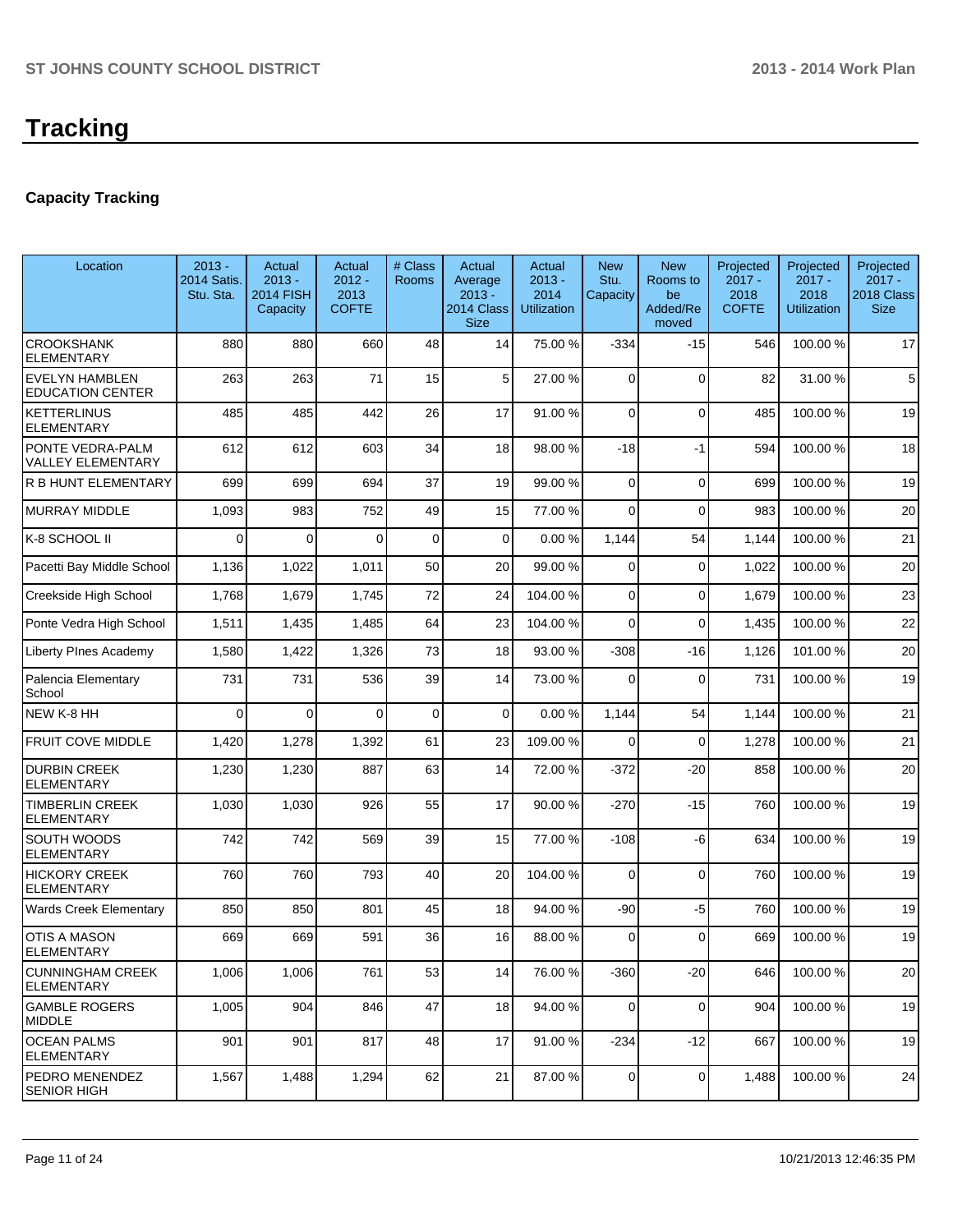|                                                            | 37,694 | 36,475 | 31,532 | 1,820 | 17 <sup>1</sup> | 86.45 %  | $-40$    | $-15$    | 34,891 | 95.76%  | 19             |
|------------------------------------------------------------|--------|--------|--------|-------|-----------------|----------|----------|----------|--------|---------|----------------|
| lw douglas Hartley<br><b>ELEMENTARY</b>                    | 729    | 729    | 654    | 40    | 16              | 90.00 %  | $\Omega$ | $\Omega$ | 729    | 100.00% | 18             |
| IALLEN D NEASE<br>ISENIOR HIGH                             | 1.825  | 1,733  | 1,638  | 73    | 22              | 95.00 %  | $\Omega$ | $\Omega$ | 1.733  | 100.00% | 24             |
| <b>JULINGTON CREEK</b><br><b>IELEMENTARY</b>               | 1,118  | 1,118  | 1,062  | 60    | 18              | 95.00 %  | $-90$    | -5       | 1,028  | 100.00% | 19             |
| IFIRST COAST<br>ITECHNICAL INSTITUTE                       | 1,307  | 1,568  | 212    | 80    | $\overline{3}$  | 14.00 %  | $\Omega$ | $\Omega$ | 193    | 12.00 % | $\overline{2}$ |
| IWEBSTER<br>IELEMENTARY                                    | 995    | 995    | 522    | 58    | $\overline{9}$  | 52.00 %  | $-36$    | $-2$     | 959    | 100.00% | 17             |
| ISAINT AUGUSTINE<br>ISENIOR HIGH                           | 1,876  | 1.782  | 1,625  | 78    | 21              | 91.00 %  | $\Omega$ | $\Omega$ | 1.782  | 100.00% | 23             |
| IMARJORIE KINNAN<br><b>IRAWLINGS</b><br><b>IELEMENTARY</b> | 739    | 739    | 654    | 37    | 18              | 88.00 %  | $\Omega$ | $\Omega$ | 739    | 100.00% | 20             |
| <b>IMILL CREEK</b><br><b>IELEMENTARY</b>                   | 1,043  | 1,043  | 787    | 55    | 14              | 75.00 %  | $\Omega$ | $\Omega$ | 1.043  | 100.00% | 19             |
| IOSCEOLA<br><b>IELEMENTARY</b>                             | 856    | 856    | 668    | 46    | 15              | 78.00 %  | $-108$   | -6       | 748    | 100.00% | 19             |
| ISWITZERLAND POINT<br><b>IMIDDLE</b>                       | 1,117  | 1,005  | 1,168  | 53    | 22              | 116.00 % | $\Omega$ | $\Omega$ | 1.005  | 100.00% | 19             |
| IALICE B LANDRUM<br><b>IMIDDLE</b>                         | 1,171  | 1,053  | 1,253  | 56    | 22              | 119.00 % | $\Omega$ | $\Omega$ | 1.053  | 100.00% | 19             |
| ISEBASTIAN MIDDLE                                          | 906    | 815    | 646    | 44    | 15              | 79.00 %  | $\Omega$ | $\Omega$ | 815    | 100.00% | 19             |
| <b>BARTRAM TRAIL</b><br>ISENIOR HIGH                       | 2.074  | 1.970  | 1,639  | 84    | 20              | 83.00 %  | $\Omega$ | $\Omega$ | 1.970  | 100.00% | 23             |

The COFTE Projected Total (34,891) for 2017 - 2018 must match the Official Forecasted COFTE Total (36,353 ) for 2017 - 2018 before this section can be completed. In the event that the COFTE Projected Total does not match the Official forecasted COFTE, then the Balanced Projected COFTE Table should be used to balance COFTE.

| Projected COFTE for 2017 - 2018 |        |  |  |  |  |
|---------------------------------|--------|--|--|--|--|
| Elementary (PK-3)               | 10,367 |  |  |  |  |
| Middle $(4-8)$                  | 14,563 |  |  |  |  |
| High (9-12)                     | 11,423 |  |  |  |  |
|                                 | 36,353 |  |  |  |  |

| 7<br>3 | <b>Grade Level Type</b> | <b>Balanced Projected</b><br>COFTE for 2017 - 2018 |
|--------|-------------------------|----------------------------------------------------|
| 3      | Elementary (PK-3)       | 62                                                 |
| 3      | Middle $(4-8)$          | 665                                                |
|        | High (9-12)             | 735                                                |
|        |                         | 36,353                                             |

### **Relocatable Replacement**

Number of relocatable classrooms clearly identified and scheduled for replacement in the school board adopted financially feasible 5-year district work program.

| Location                            | 2013 - 2014   2014 - 2015   2015 - 2016   2016 - 2017   2017 - 2018 |  |    | Year 5 Total |
|-------------------------------------|---------------------------------------------------------------------|--|----|--------------|
| ICROOKSHANK ELEMENTARY              |                                                                     |  | 15 | 15           |
| IPONTE VEDRA-PALM VALLEY ELEMENTARY |                                                                     |  |    |              |
| IWEBSTER ELEMENTARY                 |                                                                     |  |    |              |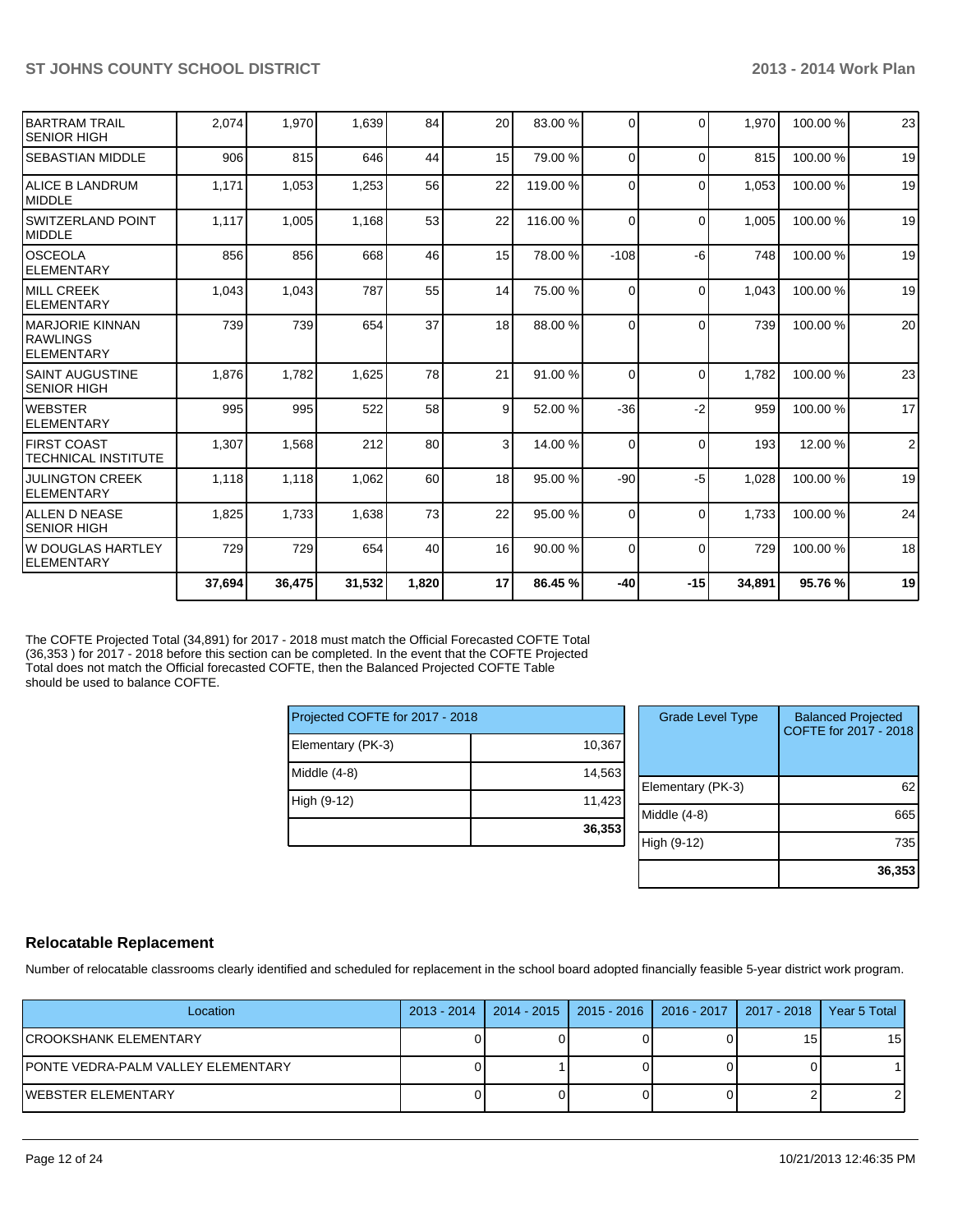| <b>JULINGTON CREEK ELEMENTARY</b> |   |    |  |    | 5 <sub>l</sub>  |
|-----------------------------------|---|----|--|----|-----------------|
| IOSCEOLA ELEMENTARY               |   |    |  |    | 6 I             |
| CUNNINGHAM CREEK ELEMENTARY       |   |    |  | 20 | 20 <sup>1</sup> |
| OCEAN PALMS ELEMENTARY            |   | 13 |  |    | 13 <sub>l</sub> |
| DURBIN CREEK ELEMENTARY           |   | 20 |  |    | 20 <sub>l</sub> |
| TIMBERLIN CREEK ELEMENTARY        |   |    |  | 15 | 15 <sub>l</sub> |
| <b>SOUTH WOODS ELEMENTARY</b>     |   |    |  |    | 6               |
| <b>Wards Creek Elementary</b>     |   |    |  |    | 5 <sub>l</sub>  |
| <b>Liberty PInes Academy</b>      |   |    |  | 16 | 16 <sup>1</sup> |
| Total Relocatable Replacements:   | 0 | 34 |  | 90 | 124             |

### **Charter Schools Tracking**

Information regarding the use of charter schools.

| Location-Type                                                                                              | # Relocatable<br>units or<br>permanent<br>classrooms | Owner            | Year Started or<br>Scheduled | <b>Student</b><br><b>Stations</b> | <b>Students</b><br>Enrolled | Years in<br>Contract | <b>Total Charter</b><br><b>Students</b><br>projected for<br>2017 - 2018 |
|------------------------------------------------------------------------------------------------------------|------------------------------------------------------|------------------|------------------------------|-----------------------------------|-----------------------------|----------------------|-------------------------------------------------------------------------|
| ABLE; Grades 5-8; 7 Williams<br>St., St. Augustine, FL, 32084                                              |                                                      | 6 PRIVATE        | 2006                         | 158                               | 91                          |                      | 176                                                                     |
| Therapeutic Learning Center<br>(TLC); PK; 2101 ARC Drive St.<br>Augustine, FL 32084                        |                                                      | 2 PRIVATE        | 2000                         | 20                                | 15                          |                      | 20 <sub>l</sub>                                                         |
| St. Johns Community Campus;<br>ESE Ages 18-22; 62 Cuna Street,<br>St. Augustine, FL 32084                  |                                                      | 4 <b>PRIVATE</b> | 2010                         | 20                                | 12                          |                      | 20 <sub>l</sub>                                                         |
| St. Augustine Public Montessori;<br>Grades 1-6; 7A Williams St., St.<br>Augustine, FL, 32084               |                                                      | 3 PRIVATE        | 2012                         | 52                                | 48                          |                      | 132                                                                     |
| St. Paul School of Excellence;<br>Grades K-5; 100 Martin Luther<br>King Avenue, St. Augustine, FL<br>32084 |                                                      | 3 PRIVATE        | 2012                         | 74                                | 65                          | 3                    | 216                                                                     |
|                                                                                                            | 18                                                   |                  |                              | 324                               | 231                         |                      | 564                                                                     |

### **Special Purpose Classrooms Tracking**

The number of classrooms that will be used for certain special purposes in the current year, by facility and type of classroom, that the district will, 1), not use for educational purposes, and 2), the co-teaching classrooms that are not open plan classrooms and will be used for educational purposes.

| School                                 |  | <b>IK-3 Classrooms L</b> | School Type $\parallel \#$ of Elementary $\parallel \#$ of Middle 4-8 $\parallel \#$ of High 9-12<br><b>Classrooms</b> | <b>Classrooms</b> | # of $ESE$<br><b>Classrooms</b> | # of Combo<br><b>Classrooms</b> | Total<br><b>Classrooms</b> |
|----------------------------------------|--|--------------------------|------------------------------------------------------------------------------------------------------------------------|-------------------|---------------------------------|---------------------------------|----------------------------|
| <b>Total Educational Classrooms: I</b> |  |                          |                                                                                                                        |                   |                                 | 01                              | 0                          |
|                                        |  |                          |                                                                                                                        |                   |                                 |                                 |                            |

| School                 | School Type        | $\parallel$ # of Elementary $\parallel$ # of Middle 4-8 $\parallel$ # of High 9-12<br><b>IK-3 Classrooms I</b> | <b>Classrooms</b> | <b>Classrooms</b> | # of $ESE$<br><b>Classrooms</b> | # of Combo<br><b>Classrooms</b> | Total<br><b>Classrooms</b> |
|------------------------|--------------------|----------------------------------------------------------------------------------------------------------------|-------------------|-------------------|---------------------------------|---------------------------------|----------------------------|
| ICROOKSHANK ELEMENTARY | <b>Co-Teaching</b> |                                                                                                                |                   |                   |                                 |                                 | $\Omega$<br>. ت            |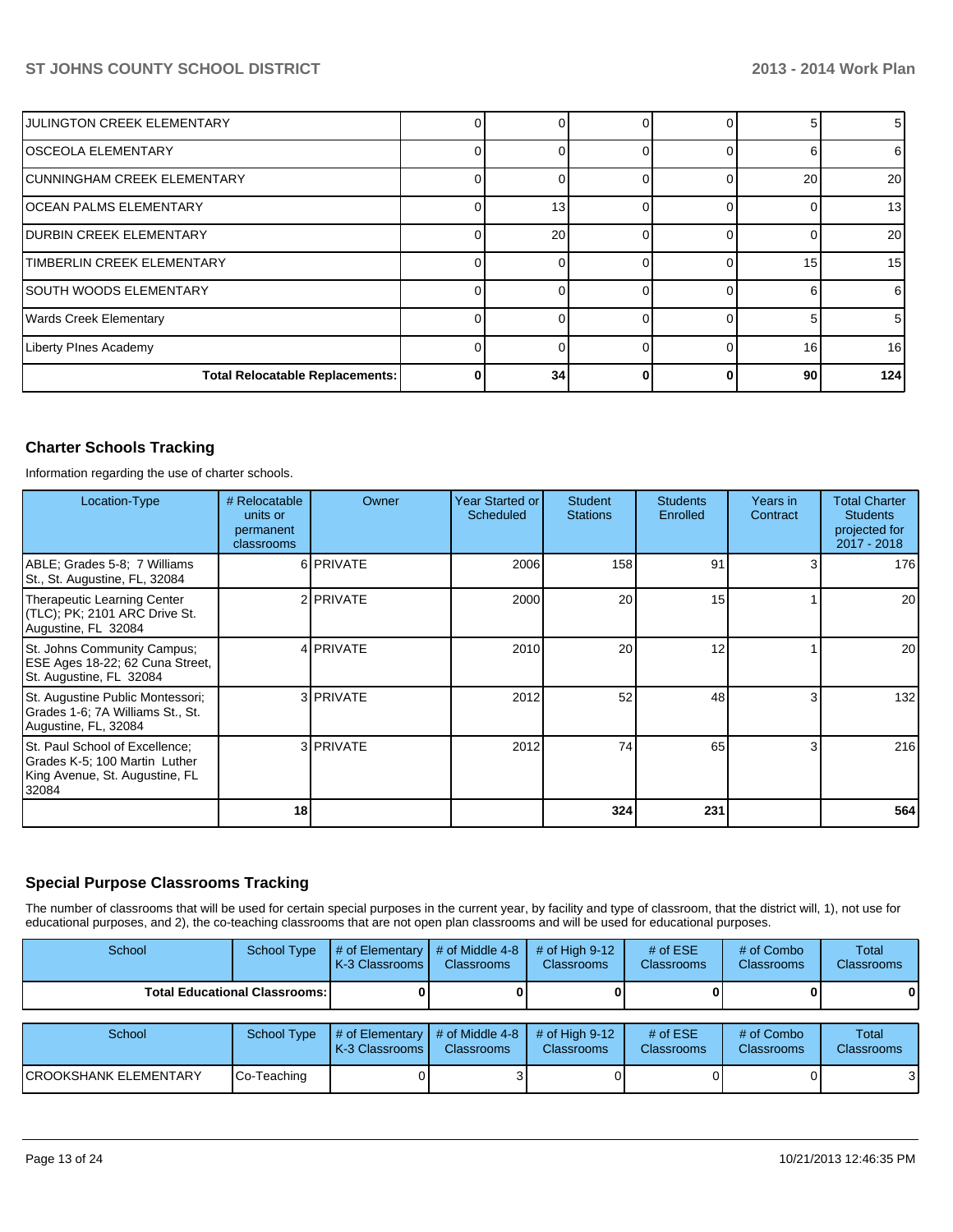| KETTERLINUS ELEMENTARY                               | Co-Teaching                          |          | 2              | $\Omega$    | 0              | $\mathbf 0$    | 3              |
|------------------------------------------------------|--------------------------------------|----------|----------------|-------------|----------------|----------------|----------------|
| PONTE VEDRA-PALM VALLEY<br><b>ELEMENTARY</b>         | Co-Teaching                          | 15       | $\Omega$       | $\Omega$    | 0              | $\Omega$       | 15             |
| <b>R B HUNT ELEMENTARY</b>                           | Co-Teaching                          | 2        | 2              | $\Omega$    | 0              | $\mathbf{0}$   | 4              |
| <b>JULINGTON CREEK</b><br><b>ELEMENTARY</b>          | Co-Teaching                          | 3        |                | $\Omega$    | 0              | 0              | 4              |
| W DOUGLAS HARTLEY<br><b>ELEMENTARY</b>               | Co-Teaching                          |          | $\Omega$       | $\Omega$    | $\Omega$       | 0              | 1              |
| ALICE B LANDRUM MIDDLE                               | Co-Teaching                          | 0        | 2              | $\mathbf 0$ | 0              | 0              | 2              |
| OSCEOLA ELEMENTARY                                   | Co-Teaching                          |          |                | $\Omega$    | 0              | 0              | 2              |
| MILL CREEK ELEMENTARY                                | Co-Teaching                          |          | $\Omega$       | $\Omega$    | $\Omega$       | 0              | $\mathbf{1}$   |
| <b>MARJORIE KINNAN RAWLINGS</b><br><b>ELEMENTARY</b> | Co-Teaching                          | $\Omega$ |                | $\Omega$    | $\Omega$       | $\Omega$       | 1              |
| OTIS A MASON ELEMENTARY                              | Co-Teaching                          | 1        | $\Omega$       | $\Omega$    | 0              | $\mathbf{0}$   | $\mathbf{1}$   |
| <b>CUNNINGHAM CREEK</b><br><b>ELEMENTARY</b>         | Co-Teaching                          |          |                | $\Omega$    | $\Omega$       | $\overline{0}$ | $\overline{2}$ |
| <b>GAMBLE ROGERS MIDDLE</b>                          | Co-Teaching                          | 0        | $\overline{2}$ | $\Omega$    | 0              | 0              | $\mathbf{2}$   |
| <b>OCEAN PALMS ELEMENTARY</b>                        | Co-Teaching                          | 4        |                | $\Omega$    | 0              | 0              | 5              |
| FRUIT COVE MIDDLE                                    | Co-Teaching                          | $\Omega$ |                | $\Omega$    | 0              | 0              | 1              |
| DURBIN CREEK ELEMENTARY                              | Co-Teaching                          | 5        |                | $\Omega$    | 0              | 0              | 6              |
| TIMBERLIN CREEK ELEMENTARY                           | Co-Teaching                          | 4        |                | $\Omega$    | 0              | 0              | 5              |
| SOUTH WOODS ELEMENTARY                               | Co-Teaching                          | 3        |                | $\Omega$    | 0              | 0              | 5              |
| <b>HICKORY CREEK ELEMENTARY</b>                      | Co-Teaching                          |          |                | $\Omega$    | 0              | $\overline{0}$ | 5              |
| Wards Creek Elementary                               | Co-Teaching                          |          |                | $\Omega$    | 0              | 0              | $\overline{2}$ |
| Pacetti Bay Middle School                            | Co-Teaching                          | 0        |                | $\Omega$    | 0              | 0              | $\overline{2}$ |
| Ponte Vedra High School                              | Co-Teaching                          | 0        | O              |             | $\overline{2}$ | 0              | 3              |
| Liberty PInes Academy                                | Co-Teaching                          |          | 0              | $\Omega$    | 0              | 0              | 1              |
| Palencia Elementary School                           | Co-Teaching                          | 2        |                | $\Omega$    | 0              | 0              | 3              |
|                                                      | <b>Total Co-Teaching Classrooms:</b> | 50       | 26             |             |                | 0              | 79             |

# **Infrastructure Tracking**

**Necessary offsite infrastructure requirements resulting from expansions or new schools. This section should include infrastructure information related to capacity project schedules and other project schedules (Section 4).**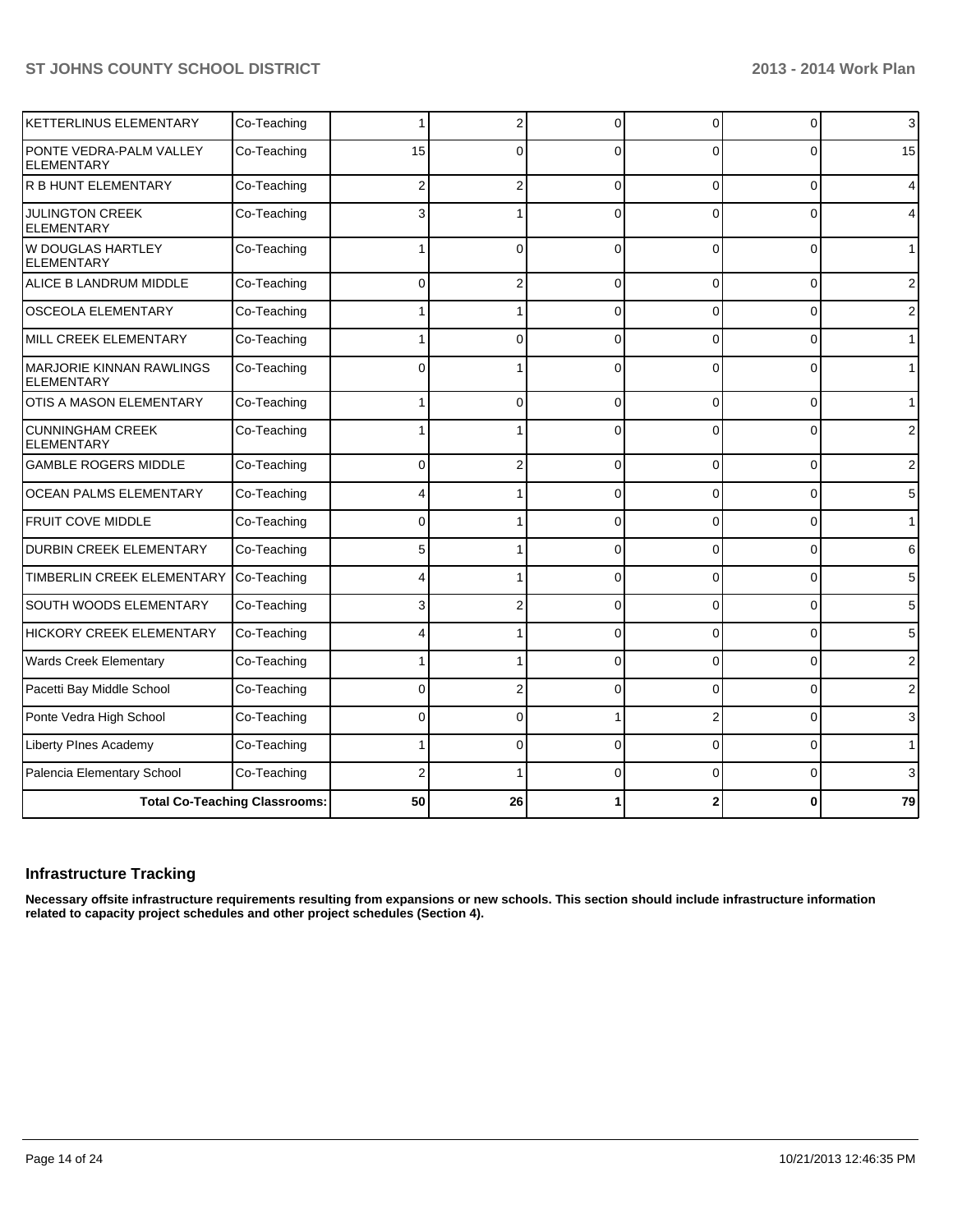New K-8 School HH: Water and sewer line extensions and road improvements for access.

New K-8 School II: Water and sewer line extensions and road improvements for access.

New High School FFF (Ninth Grade Center): Water and sewer line extensions and road improvements for access.

New High School GGG (Ninth Grade Center): Water and sewer line extensions and road improvements for access.

New Middle School J.J. Water and sewer line extensions and road improvements for access

Liberty Pines Academy (K-8) Classroom Addition: None. Existing site.

**Proposed location of planned facilities, whether those locations are consistent with the comprehensive plans of all affected local governments, and recommendations for infrastructure and other improvements to land adjacent to existing facilities. Provisions of 1013.33(12), (13) and (14) and 1013.36 must be addressed for new facilities planned within the 1st three years of the plan (Section 5).**

K-8 School HH: Durbin Crossing DRI

K-8 School II: Nocatee DRI

High School FFF (9th Grade Center): Northern St. Johns County. Location TBD.

High School GGG (9th Grade Center): Northern St. Johns County. Location TBD.

Middle School JJ: Northern St. Johns County. Location TBD

**Consistent with Comp Plan?** Yes

#### **Net New Classrooms**

The number of classrooms, by grade level and type of construction, that were added during the last fiscal year.

| List the net new classrooms added in the 2012 - 2013 fiscal year.                                                                                       |                               |                            | List the net new classrooms to be added in the 2013 - 2014 fiscal<br>Ivear. |                        |                                                                        |                            |                                |                        |
|---------------------------------------------------------------------------------------------------------------------------------------------------------|-------------------------------|----------------------------|-----------------------------------------------------------------------------|------------------------|------------------------------------------------------------------------|----------------------------|--------------------------------|------------------------|
| "Classrooms" is defined as capacity carrying classrooms that are added to increase<br>capacity to enable the district to meet the Class Size Amendment. |                               |                            |                                                                             |                        | Totals for fiscal year 2013 - 2014 should match totals in Section 15A. |                            |                                |                        |
| Location                                                                                                                                                | $2012 - 2013 \#$<br>Permanent | $2012 - 2013$ #<br>Modular | $2012 - 2013 \#$<br>Relocatable                                             | $2012 - 2013$<br>Total | $2013 - 2014$ #<br>Permanent                                           | $2013 - 2014$ #<br>Modular | $2013 - 2014$ #<br>Relocatable | $2013 - 2014$<br>Total |
| Elementary (PK-3)                                                                                                                                       | 28                            |                            | -9                                                                          | 19                     |                                                                        |                            |                                |                        |
| Middle (4-8)                                                                                                                                            | 12                            |                            |                                                                             | 18                     |                                                                        |                            |                                | 01                     |
| High (9-12)                                                                                                                                             |                               |                            |                                                                             |                        |                                                                        |                            |                                |                        |
|                                                                                                                                                         | 40                            |                            |                                                                             | 45                     |                                                                        |                            |                                | 0                      |

#### **Relocatable Student Stations**

Number of students that will be educated in relocatable units, by school, in the current year, and the projected number of students for each of the years in the workplan.

| Site                  | $-2014$<br>2013 | $2014 - 2015$ | $2015 - 2016$   | 2016 - 2017 | 2017 - 2018 | 5 Year Average |
|-----------------------|-----------------|---------------|-----------------|-------------|-------------|----------------|
| MILL CREEK ELEMENTARY | 80 l            | 80            | 80 <sup>1</sup> | 80          | 80          | 80             |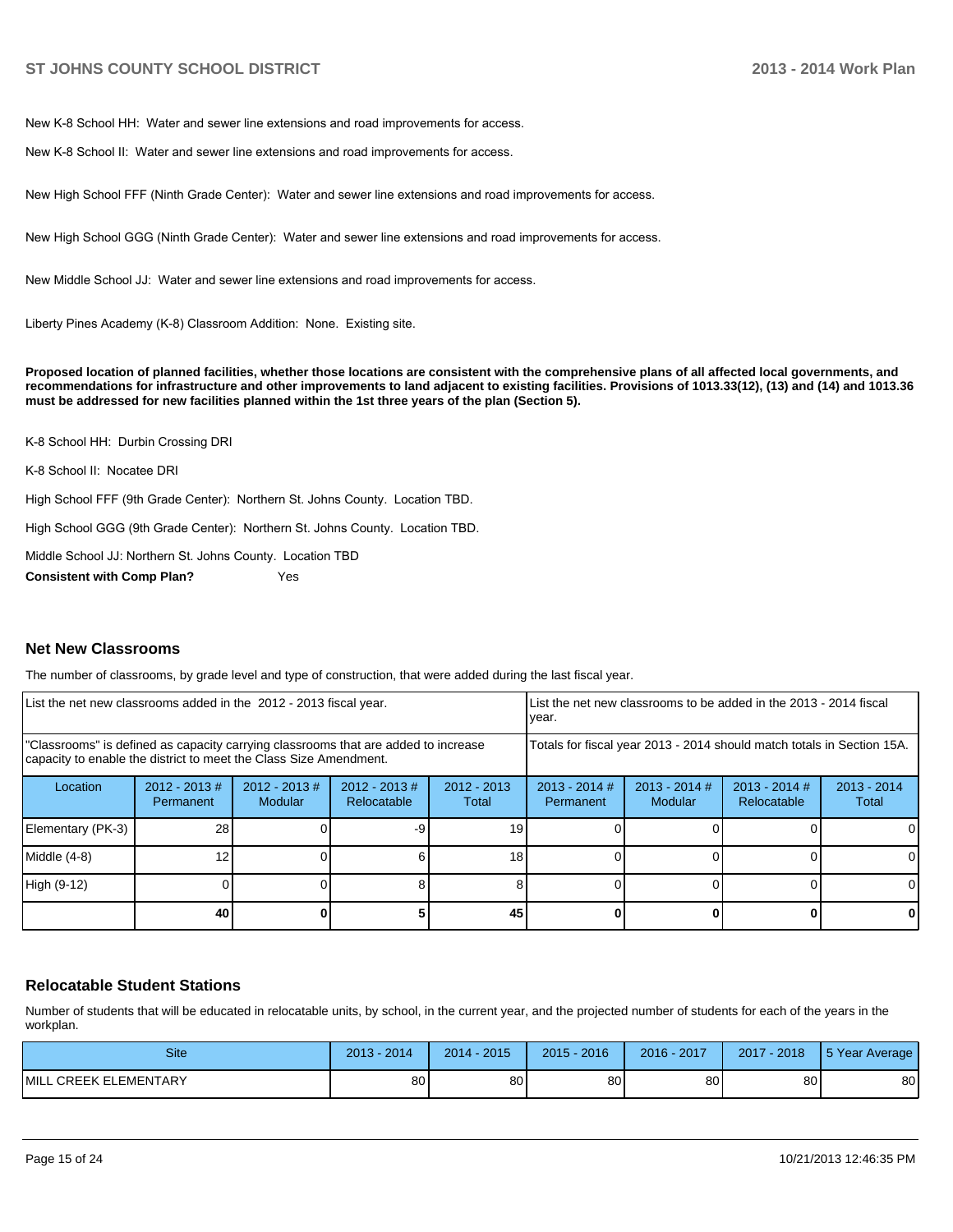| MARJORIE KINNAN RAWLINGS ELEMENTARY | 0              | 0           | $\Omega$ | $\overline{0}$ | $\mathbf 0$ | $\overline{0}$   |
|-------------------------------------|----------------|-------------|----------|----------------|-------------|------------------|
| <b>OTIS A MASON ELEMENTARY</b>      | 0              | $\Omega$    | 0        | $\Omega$       | 0           | $\overline{0}$   |
| <b>CUNNINGHAM CREEK ELEMENTARY</b>  | 360            | 360         | 360      | 360            | $\mathbf 0$ | 288              |
| <b>GAMBLE ROGERS MIDDLE</b>         | 0              | 0           | 0        | $\Omega$       | $\mathbf 0$ | $\overline{0}$   |
| <b>OCEAN PALMS ELEMENTARY</b>       | 234            | $\mathbf 0$ | $\Omega$ | $\Omega$       | $\Omega$    | 47               |
| PEDRO MENENDEZ SENIOR HIGH          | 50             | 50          | 50       | 50             | 50          | 50               |
| <b>BARTRAM TRAIL SENIOR HIGH</b>    | 25             | $\mathbf 0$ | 0        | $\Omega$       | 0           | 5                |
| <b>FRUIT COVE MIDDLE</b>            | 220            | 220         | 220      | 220            | 220         | 220              |
| Creekside High School               | 250            | 450         | 450      | 450            | 450         | 410              |
| Ponte Vedra High School             | $\Omega$       | 0           | 0        | $\Omega$       | $\Omega$    | $\overline{0}$   |
| DURBIN CREEK ELEMENTARY             | 372            | $\mathbf 0$ | $\Omega$ | $\Omega$       | $\Omega$    | 74               |
| <b>Wards Creek Elementary</b>       | 90             | 90          | 90       | 90             | $\mathbf 0$ | 72               |
| Pacetti Bay Middle School           | $\Omega$       | $\mathbf 0$ | 0        | $\Omega$       | 0           | $\overline{0}$   |
| TIMBERLIN CREEK ELEMENTARY          | 270            | 270         | 270      | 270            | $\mathbf 0$ | 216              |
| SOUTH WOODS ELEMENTARY              | 108            | 108         | 108      | 108            | 0           | 86               |
| HICKORY CREEK ELEMENTARY            | $\Omega$       | $\mathbf 0$ | 0        | $\Omega$       | 0           | $\overline{0}$   |
| <b>CROOKSHANK ELEMENTARY</b>        | 334            | 334         | 334      | 334            | $\mathbf 0$ | 267              |
| EVELYN HAMBLEN EDUCATION CENTER     | 0              | 0           | 0        | $\Omega$       | $\mathbf 0$ | $\overline{0}$   |
| <b>KETTERLINUS ELEMENTARY</b>       | 0              | 0           | 0        | $\Omega$       | 0           | $\overline{0}$   |
| PONTE VEDRA-PALM VALLEY ELEMENTARY  | 18             | $\mathbf 0$ | 0        | $\Omega$       | 0           | $\overline{4}$   |
| R B HUNT ELEMENTARY                 | 144            | 144         | 144      | 144            | 144         | 144              |
| <b>MURRAY MIDDLE</b>                | 0              | $\mathbf 0$ | 0        | $\Omega$       | 0           | $\overline{0}$   |
| SAINT AUGUSTINE SENIOR HIGH         | 0              | $\mathbf 0$ | $\Omega$ | $\Omega$       | $\Omega$    | $\overline{0}$   |
| <b>WEBSTER ELEMENTARY</b>           | 36             | 36          | 36       | 36             | $\Omega$    | 29               |
| FIRST COAST TECHNICAL INSTITUTE     | 152            | 48          | 48       | 48             | 48          | 69               |
| JULINGTON CREEK ELEMENTARY          | 90             | 90          | 90       | 90             | $\mathbf 0$ | 72               |
| ALLEN D NEASE SENIOR HIGH           | 350            | 400         | 400      | 400            | 400         | 390              |
| W DOUGLAS HARTLEY ELEMENTARY        | 0              | 0           | 0        | 0              | 0           | $\overline{0}$   |
| SEBASTIAN MIDDLE                    | 0              | $\mathbf 0$ | 0        | $\overline{0}$ | $\mathbf 0$ | $\overline{0}$   |
| ALICE B LANDRUM MIDDLE              | 176            | 198         | 198      | 198            | 198         | 194              |
| SWITZERLAND POINT MIDDLE            | 132            | 132         | 132      | 132            | 132         | 132              |
| OSCEOLA ELEMENTARY                  | 108            | 108         | 108      | 108            | $\mathbf 0$ | 86               |
| Liberty PInes Academy               | 304            | 380         | 380      | 380            | $\mathbf 0$ | 289              |
| Palencia Elementary School          | 0              | $\mathbf 0$ | 0        | $\overline{0}$ | $\mathbf 0$ | $\overline{0}$   |
| NEW K-8 HH                          | 0              | $\mathbf 0$ | 0        | $\overline{0}$ | $\mathbf 0$ | $\overline{0}$   |
| K-8 SCHOOL II                       | $\overline{0}$ | $\pmb{0}$   | 0        | $\overline{0}$ | $\mathbf 0$ | $\boldsymbol{0}$ |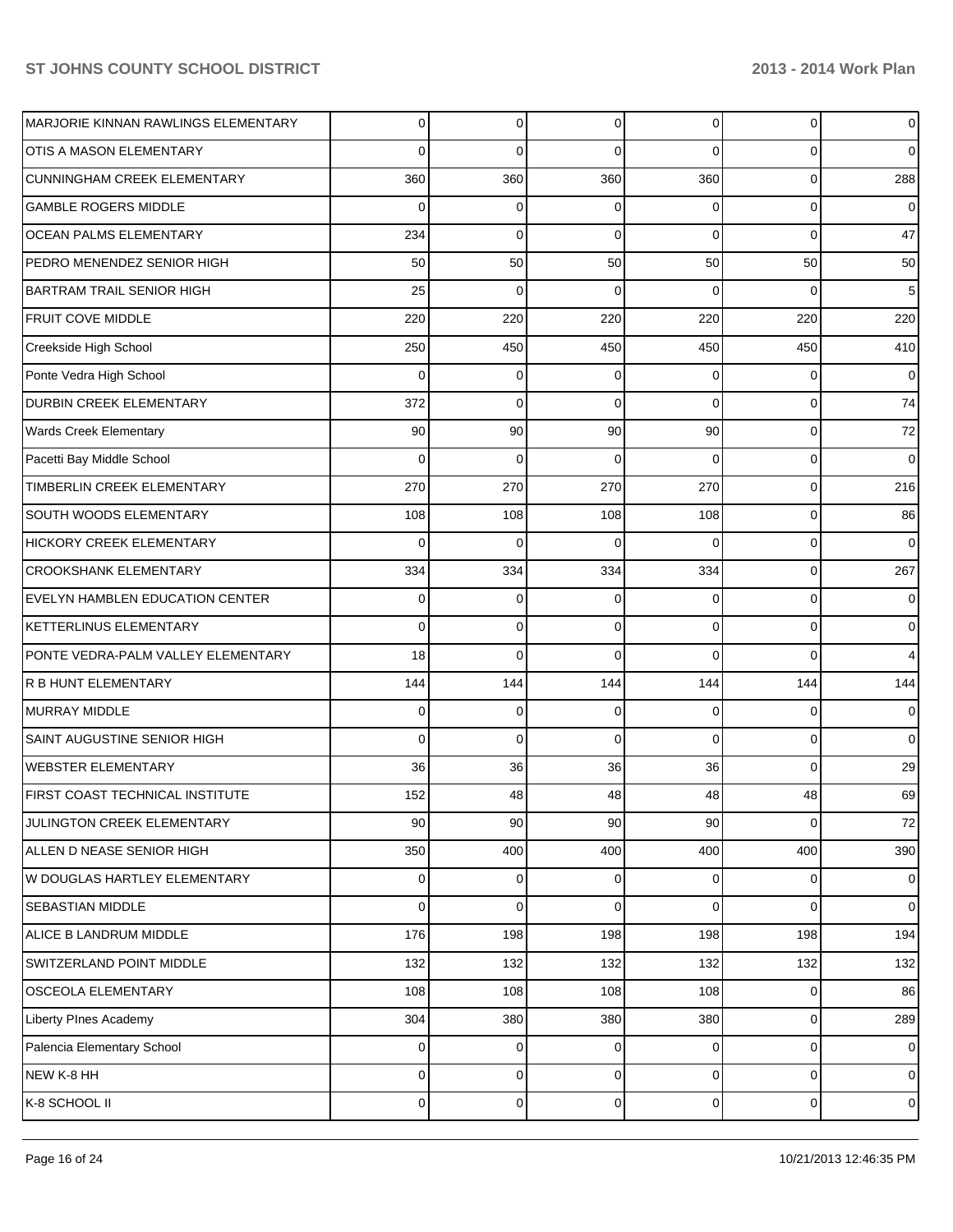| Totals for ST JOHNS COUNTY SCHOOL DISTRICT        |        |         |        |        |        |        |
|---------------------------------------------------|--------|---------|--------|--------|--------|--------|
| Total students in relocatables by year.           | 3,903  | 3.498 l | 3.498  | 3,498  | 1.722  | 3.224  |
| Total number of COFTE students projected by year. | 32,488 | 33,454  | 34,338 | 35,442 | 36.353 | 34,415 |
| Percent in relocatables by year.                  | $12\%$ | 10%     | 10 %   | $10\%$ | 5 % l  | 9%     |

# **Leased Facilities Tracking**

Exising leased facilities and plans for the acquisition of leased facilities, including the number of classrooms and student stations, as reported in the educational plant survey, that are planned in that location at the end of the five year workplan.

| Location                            | # of Leased<br>Classrooms 2013 -<br>2014 | <b>FISH Student</b><br><b>Stations</b> | Owner              | # of Leased<br>Classrooms 2017 -<br>2018 | <b>FISH Student</b><br><b>Stations</b> |
|-------------------------------------|------------------------------------------|----------------------------------------|--------------------|------------------------------------------|----------------------------------------|
| MILL CREEK ELEMENTARY               | $\Omega$                                 |                                        | 0 Leased           | $\mathbf 0$                              | $\overline{0}$                         |
| <b>CUNNINGHAM CREEK ELEMENTARY</b>  | 20                                       |                                        | 360 Leased         | $\Omega$                                 | $\Omega$                               |
| <b>OCEAN PALMS ELEMENTARY</b>       | 13                                       |                                        | 234 Leased         | $\Omega$                                 | 0                                      |
| <b>BARTRAM TRAIL SENIOR HIGH</b>    | 1                                        |                                        | 25 Leased          | 0                                        | $\mathbf 0$                            |
| <b>DURBIN CREEK ELEMENTARY</b>      | 20                                       |                                        | 372 Lease Purchase | $\mathbf 0$                              | $\overline{0}$                         |
| TIMBERLIN CREEK ELEMENTARY          | 15                                       |                                        | 270 Leased         | $\Omega$                                 | 0                                      |
| <b>CROOKSHANK ELEMENTARY</b>        | 15                                       |                                        | 275 Leased         | $\Omega$                                 | 0                                      |
| EVELYN HAMBLEN EDUCATION CENTER     | $\mathbf 0$                              |                                        | 0lLeased           | $\mathbf 0$                              | $\overline{0}$                         |
| <b>R B HUNT ELEMENTARY</b>          | $\overline{0}$                           |                                        | 0 Leased           | 8                                        | 144                                    |
| <b>WEBSTER ELEMENTARY</b>           | $\overline{2}$                           |                                        | 36 Leased          | $\mathbf 0$                              | $\overline{0}$                         |
| <b>JULINGTON CREEK ELEMENTARY</b>   | 5                                        |                                        | 144 Leased         | $\Omega$                                 | $\Omega$                               |
| ALLEN D NEASE SENIOR HIGH           | 14                                       |                                        | 350 Leased         | 16                                       | 400                                    |
| W DOUGLAS HARTLEY ELEMENTARY        | $\Omega$                                 |                                        | 0lLeased           | $\mathbf 0$                              | $\overline{0}$                         |
| ALICE B LANDRUM MIDDLE              | $\mathbf{8}$                             |                                        | 176 Leased         | 8                                        | 198                                    |
| SWITZERLAND POINT MIDDLE            | $\overline{0}$                           |                                        | 0lLeased           | 22                                       | 132                                    |
| <b>OSCEOLA ELEMENTARY</b>           | 6                                        |                                        | 108 Leased         | $\Omega$                                 | 0                                      |
| <b>KETTERLINUS ELEMENTARY</b>       | $\Omega$                                 | $\Omega$                               |                    | $\Omega$                                 | $\overline{0}$                         |
| PONTE VEDRA-PALM VALLEY ELEMENTARY  | 1                                        |                                        | 18 Leased          | $\mathbf{0}$                             | 0                                      |
| MURRAY MIDDLE                       | $\overline{0}$                           | $\Omega$                               |                    | $\Omega$                                 | $\mathbf 0$                            |
| SAINT AUGUSTINE SENIOR HIGH         | $\mathbf{0}$                             | $\Omega$                               |                    | $\Omega$                                 | 0                                      |
| FIRST COAST TECHNICAL INSTITUTE     | $\overline{2}$                           |                                        | 48 Leased          | $\overline{2}$                           | 48                                     |
| <b>SEBASTIAN MIDDLE</b>             | $\overline{0}$                           | $\Omega$                               |                    | $\mathbf 0$                              | 0                                      |
| MARJORIE KINNAN RAWLINGS ELEMENTARY | $\Omega$                                 | $\Omega$                               |                    | $\mathbf{0}$                             | 0                                      |
| <b>OTIS A MASON ELEMENTARY</b>      | $\overline{0}$                           | $\Omega$                               |                    | $\Omega$                                 | $\Omega$                               |
| <b>GAMBLE ROGERS MIDDLE</b>         | $\Omega$                                 | $\Omega$                               |                    | $\Omega$                                 | 0                                      |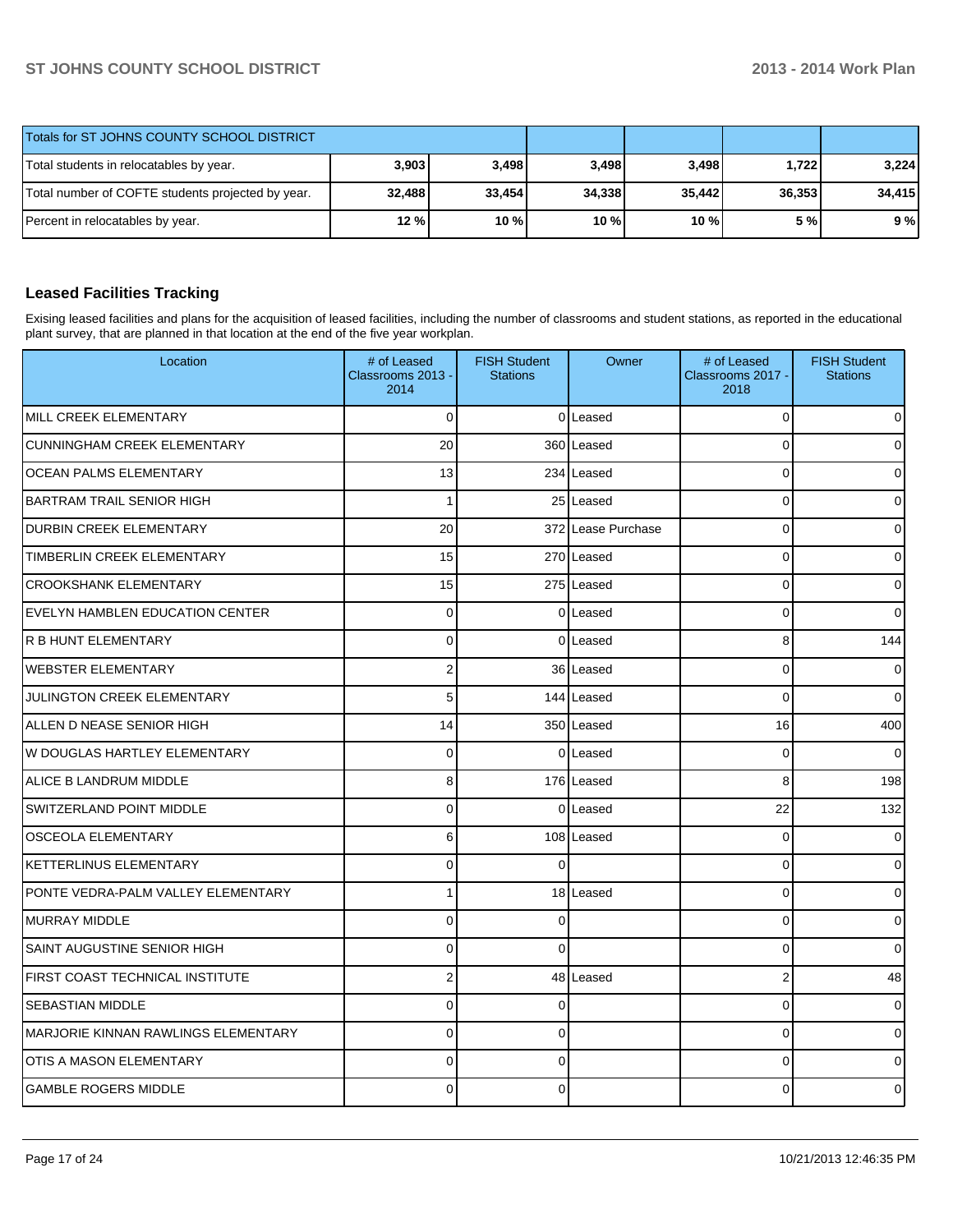| IPEDRO MENENDEZ SENIOR HIGH   |                 |       | 50 Leased  |    | 50             |
|-------------------------------|-----------------|-------|------------|----|----------------|
| SOUTH WOODS ELEMENTARY        | 6               |       | 108 Leased | 0  | $\overline{0}$ |
| HICKORY CREEK ELEMENTARY      | 0               |       | 0 Leased   |    | $\overline{0}$ |
| <b>Wards Creek Elementary</b> | 5               |       | 90 Leased  | 0  | $\overline{0}$ |
| Pacetti Bay Middle School     | 0               |       |            |    | $\overline{0}$ |
| Creekside High School         | 10 <sup>1</sup> |       | 250 Leased | 18 | 400            |
| Ponte Vedra High School       | $\Omega$        | U     |            | ∩  | $\overline{0}$ |
| <b>Liberty PInes Academy</b>  | 16              |       | 304 Leased | ∩  | $\overline{0}$ |
| <b>IFRUIT COVE MIDDLE</b>     | 10 <sup>1</sup> |       | 220 Leased | 10 | 220            |
| Palencia Elementary School    | 0               | U     |            | 0  | $\overline{0}$ |
| INEW K-8 HH                   | $\overline{0}$  | 0     |            | 0  | $\overline{0}$ |
| IK-8 SCHOOL II                | $\overline{0}$  | O     |            | 0  | $\overline{0}$ |
|                               | 171             | 3,438 |            | 86 | 1,592          |

#### **Failed Standard Relocatable Tracking**

Relocatable units currently reported by school, from FISH, and the number of relocatable units identified as 'Failed Standards'.

Nothing reported for this section.

# **Planning**

#### **Class Size Reduction Planning**

**Plans approved by the school board that reduce the need for permanent student stations such as acceptable school capacity levels, redistricting, busing, year-round schools, charter schools, magnet schools, public-private partnerships, multitrack scheduling, grade level organization, block scheduling, or other alternatives.**

The St. Johns County School District currently utilizes blended scheduling and co-teaching classrooms.

#### **School Closure Planning**

**Plans for the closure of any school, including plans for disposition of the facility or usage of facility space, and anticipated revenues.**

None.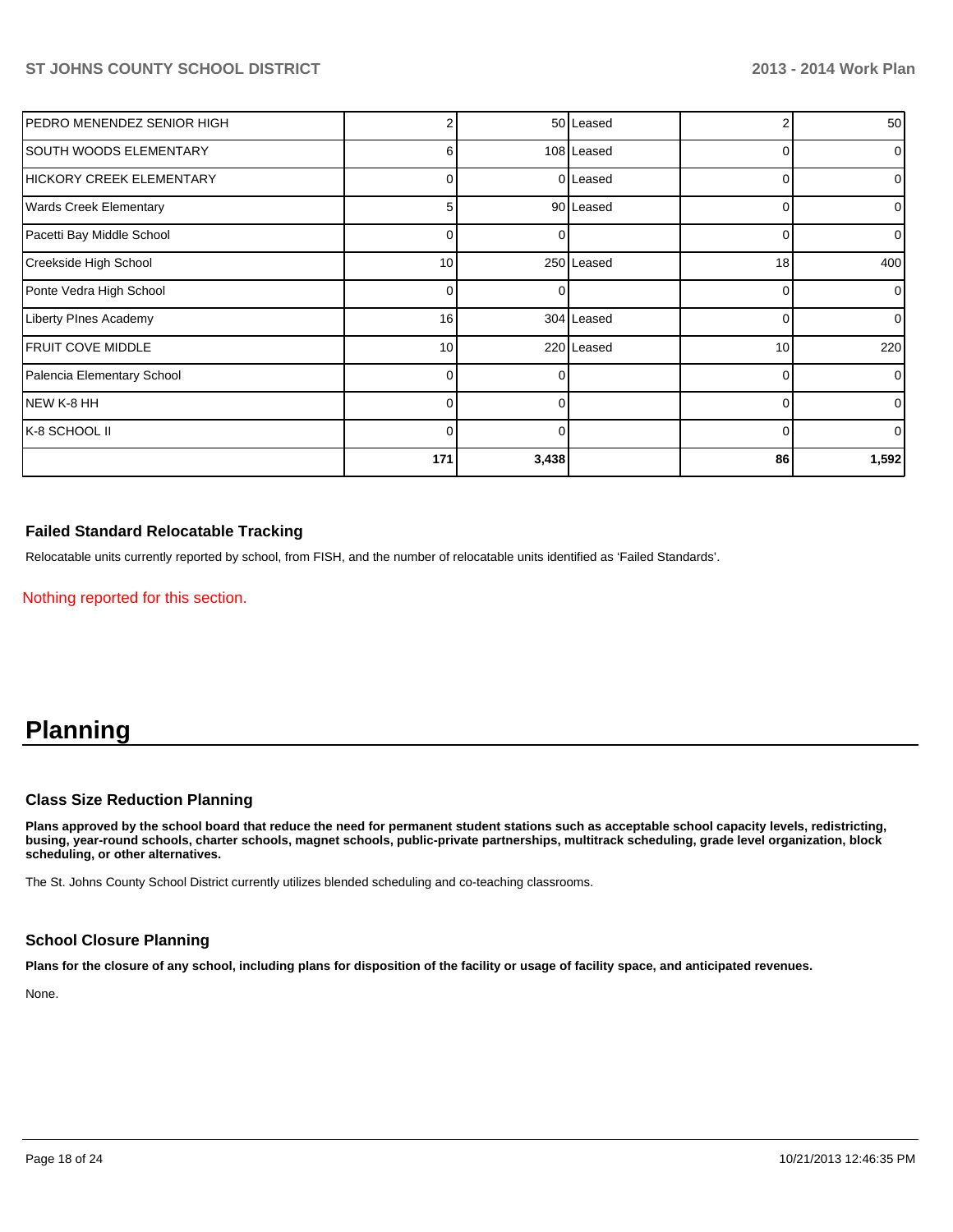# Five Year Survey - Ten Year Capacity ST JOHNS COUNTY SCHOOL DISTRICT

# **10/21/2013**

**Schedule of capital outlay projects projected to ensure the availability of satisfactory student stations for the projected student enrollment in K - 12 programs for the future 5 years beyond the 5-year district facilities work program.**

| Project                  | Location, Community, Quadrant or other general<br>location | <b>Projected Cost</b> |
|--------------------------|------------------------------------------------------------|-----------------------|
| K-8 "KK"                 | <b>North Central</b>                                       | \$43,533,162          |
| K-8 "LL"                 | South                                                      | \$43,533,162          |
| K-8 "MM"                 | Central                                                    | \$43,533,162          |
| Elementary "M"           | Northwest                                                  | \$16,073,872          |
| Elementary "N"           | Northeast                                                  | \$16,073,872          |
| Elementary "O"           | Northwest                                                  | \$16,073,872          |
| Middle School "NN"       | South                                                      | \$27,148,149          |
| High School "HHH"        | <b>North Central</b>                                       | \$59,417,738          |
| Ninth Grade Center "III" | Central                                                    | \$15,157,363          |
|                          |                                                            | \$280,544,352         |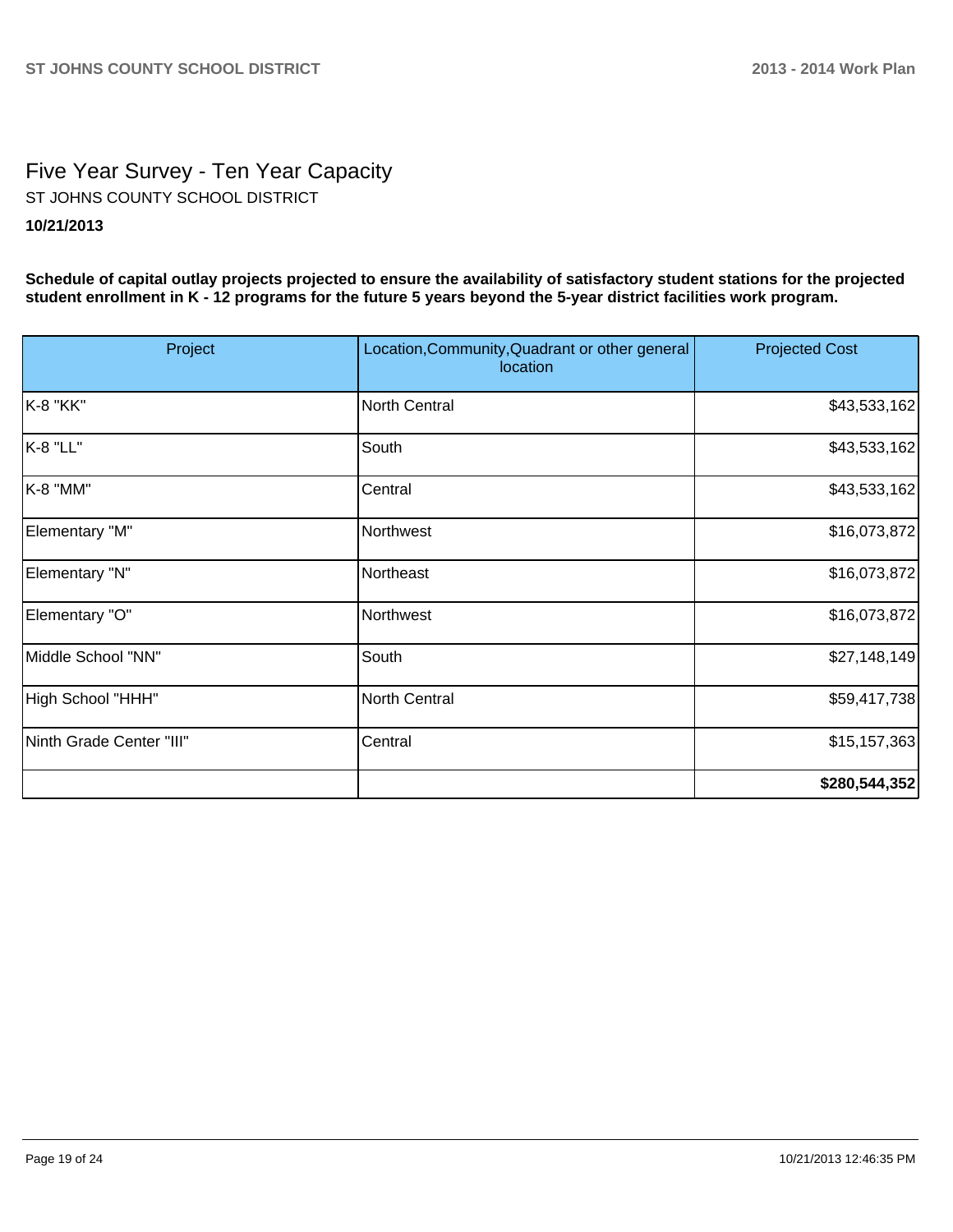# Five Year Survey - Ten Year Infrastructure ST JOHNS COUNTY SCHOOL DISTRICT

#### **10/21/2013**

#### **Proposed Location of Planned New, Remodeled, or New Additions to Facilities in 6 thru 10 out years (Section 28).**

New K-8 School "KK"--North Central SJC--water & sewer line extension and road improvements for access. New K-8 School "LL"--South SJC--water & sewer line extension and road improvements for access. New K-8 School "MM"--Central SJC--water & sewer line extension and road improvements for access. New Elementary School "M"--Northwest SJC--water & sewer line extension and road improvements for access. New Elementary School "N"--Northeast SJC--water & sewer line extension and road improvements for access. New Elementary School "O"--Northwest SJC--water & sewer line extension and road improvements for access. New Middle School "NN"--South SJC--water & sewer line extension and road improvements for access. New High School "HHH"--North Central SJC--water & sewer line extension and road improvements for access. New Ninth Grade Center "III"--Central SJC--water & sewer line extension and road improvements for access.

#### **Plans for closure of any school, including plans for disposition of the facility or usage of facility space, and anticipated revenues in the 6 thru 10 out years (Section 29).**

None.

# Five Year Survey - Ten Year Maintenance ST JOHNS COUNTY SCHOOL DISTRICT

#### **10/21/2013**

**District projects and locations regarding the projected need for major renovation, repair, and maintenance projects within the district in years 6 - 10 beyond the projects plans detailed in the five years covered by the work plan.**

No items match the criteria.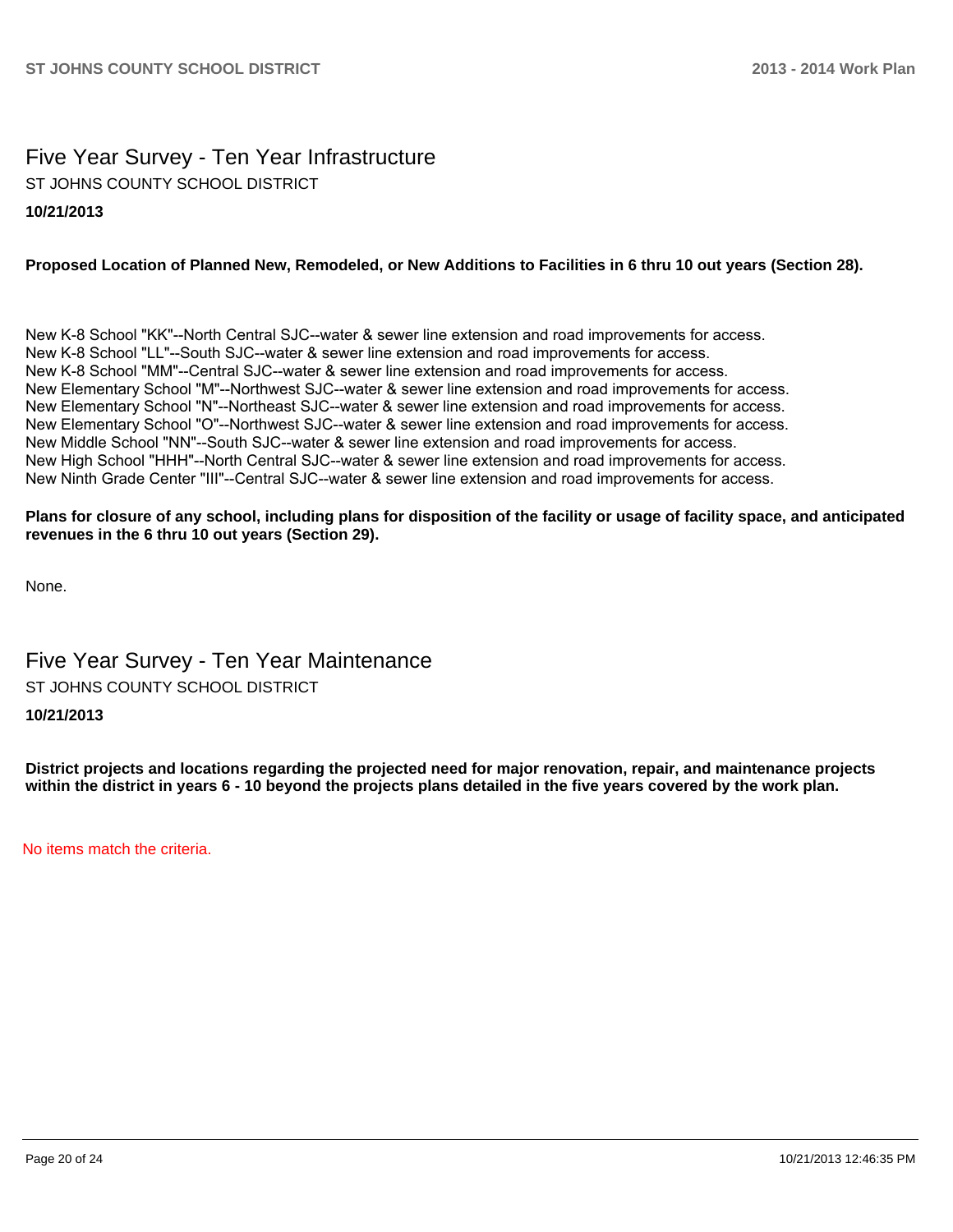# Five Year Survey - Ten Year Utilization

ST JOHNS COUNTY SCHOOL DISTRICT

# **10/21/2013**

**Schedule of planned capital outlay projects identifying the standard grade groupings, capacities, and planned utilization rates of future educational facilities of the district for both permanent and relocatable facilities.**

| <b>Grade Level</b><br>Projections | <b>FISH Student</b><br><b>Stations</b> | <b>Actual FISH</b><br>Capacity | Actual<br><b>COFTE</b> | Actual<br><b>Utilization</b> | <b>Actual new</b><br><b>Student</b><br>Capacity to be<br>added/remove | Projected<br><b>COFTE</b> | Projected<br><b>Utilization</b> |
|-----------------------------------|----------------------------------------|--------------------------------|------------------------|------------------------------|-----------------------------------------------------------------------|---------------------------|---------------------------------|
| Elementary -<br>District Totals   | 15,788                                 | 15,788                         | 12,361.73              | 78.30 %                      | 4,315                                                                 | 20,907                    | 104.00 %                        |
| Middle - District<br>Totals       | 9,014                                  | 8,109                          | 7,144.24               | 88.10 %                      | 2,318                                                                 | 10,414                    | 99.88 %                         |
| High - District<br>Totals         | 12,306                                 | 11,688                         | 8,229.54               | 70.41 %                      | 1,956                                                                 | 12,464                    | 91.35 %                         |
| Other - ESE, etc                  | 1,788                                  | 2,087                          | 431.10                 | 20.66 %                      |                                                                       | 431                       | 20.65 %                         |
|                                   | 38,896                                 | 37,672                         | 28,166.61              | 74.77 %                      | 8,589                                                                 | 44,216                    | 95.58 %                         |

**Combination schools are included with the middle schools for student stations, capacity, COFTE and utilization purposes because these facilities all have a 90% utilization factor. Use this space to explain or define the grade groupings for combination schools.**

No comments to report.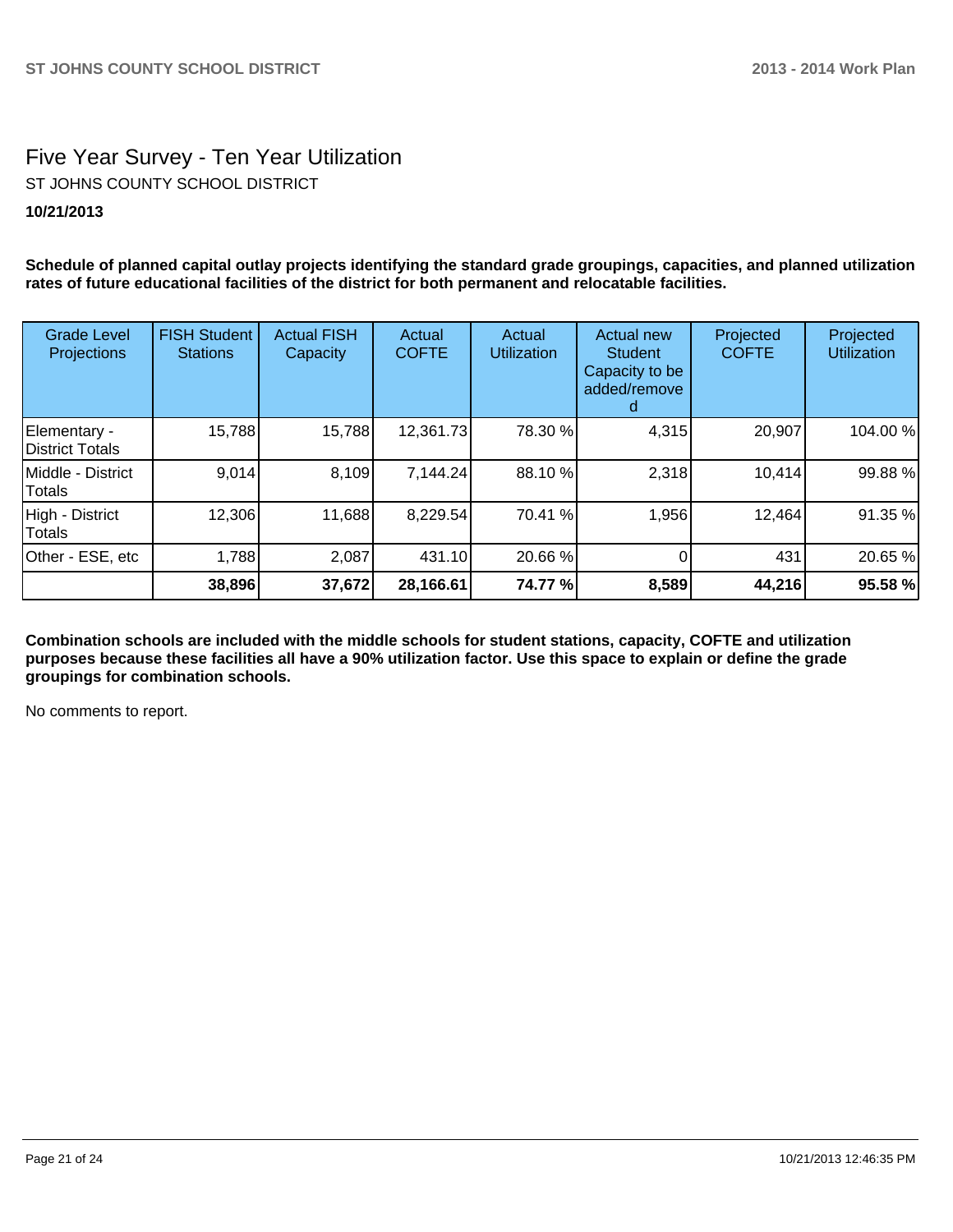# Five Year Survey - Twenty Year Capacity ST JOHNS COUNTY SCHOOL DISTRICT

# **10/21/2013**

**Schedule of capital outlay projects projected to ensure the availability of satisfactory student stations for the projected student enrollment in K - 12 programs for the future 11 - 20 years beyond the 5-year district facilities work program.**

| Project            | Location, Community, Quadrant or other<br>general location | <b>Projected Cost</b> |
|--------------------|------------------------------------------------------------|-----------------------|
| K-8 "OO"           | North Central                                              | \$45,709,820          |
| K-8 "PP"           | South                                                      | \$45,709,820          |
| K-8 "QQ"           | Central                                                    | \$45,709,820          |
| Elementary "O"     | South                                                      | \$21,778,505          |
| Elementary "P"     | Central                                                    | \$21,778,505          |
| Middle School "RR" | South                                                      | \$34,959,330          |
| High School "JJJ"  | Central                                                    | \$63,034,256          |
| High School "KKK"  | South                                                      | \$63,034,256          |
|                    |                                                            | \$341,714,312]        |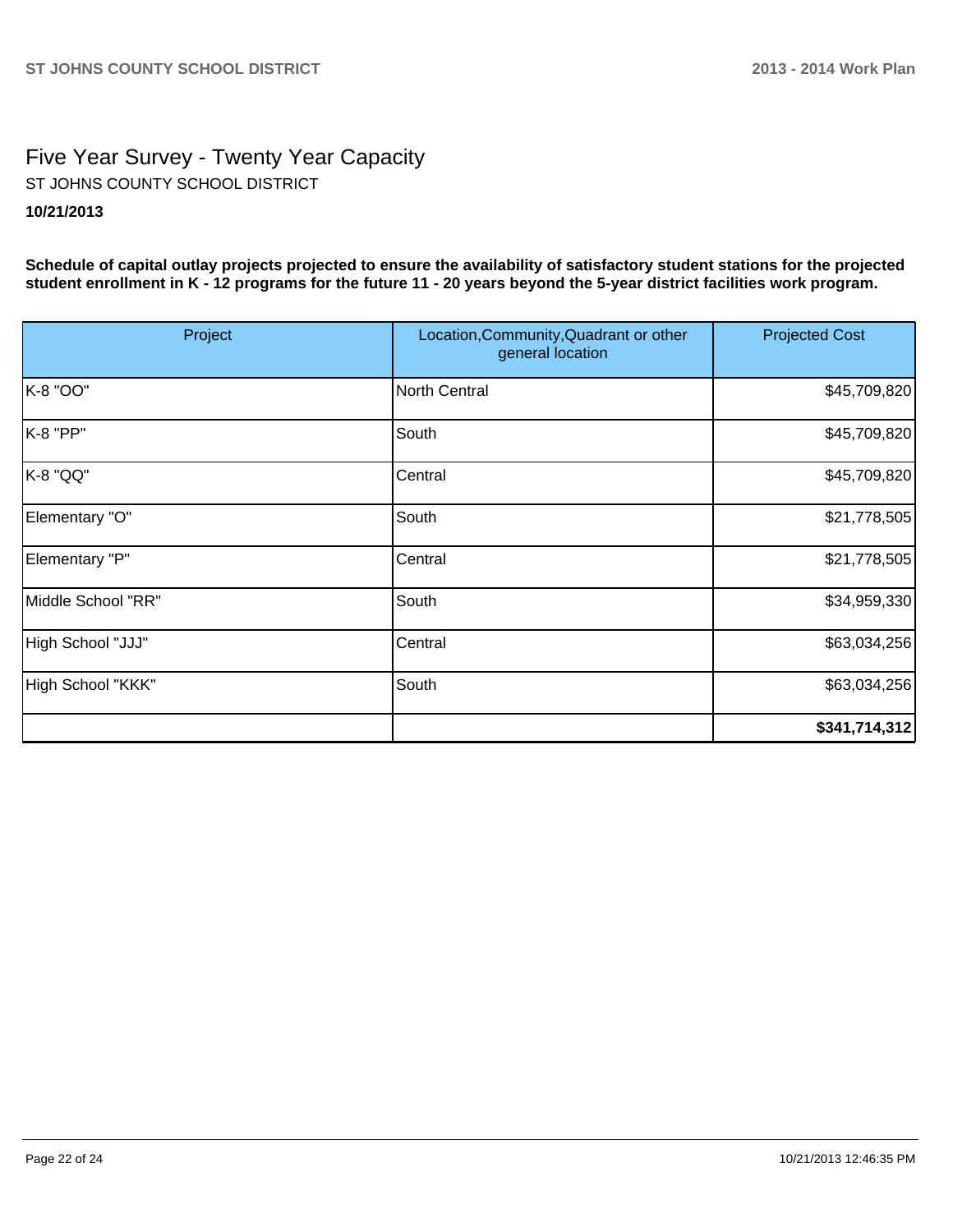# Five Year Survey - Twenty Year Infrastructure

ST JOHNS COUNTY SCHOOL DISTRICT

# **10/21/2013**

### **Proposed Location of Planned New, Remodeled, or New Additions to Facilities in the 11 through 20 out years (Section 28).**

New K-8 School "OO"--North Central SJC--water & sewer line extension and road improvements for access. New K-8 School "PP"--South SJC--water & sewer line extension and road improvements for access. New K-8 School "QQ"--Central SJC--water & sewer line extension and road improvements for access. New Elementary School "O"--South SJC--water & sewer line extension and road improvements for access. New Elementary School "P"--Northeast SJC--water & sewer line extension and road improvements for access. New Middle School "RR"--South SJC--water & sewer line extension and road improvements for access. New High School "JJJ"--Central SJC--water & sewer line extension and road improvements for access. New High School "KKK"--South SJC--water & sewer line extension and road improvements for access.

#### **Plans for closure of any school, including plans for disposition of the facility or usage of facility space, and anticipated revenues in the 11 through 20 out years (Section 29).**

None.

# Five Year Survey - Twenty Year Maintenance ST JOHNS COUNTY SCHOOL DISTRICT

# **10/21/2013**

**District projects and locations regarding the projected need for major renovation, repair, and maintenance projects within the district in years 11 - 20 beyond the projects plans detailed in the five years covered by the work plan.**

No items match the criteria.